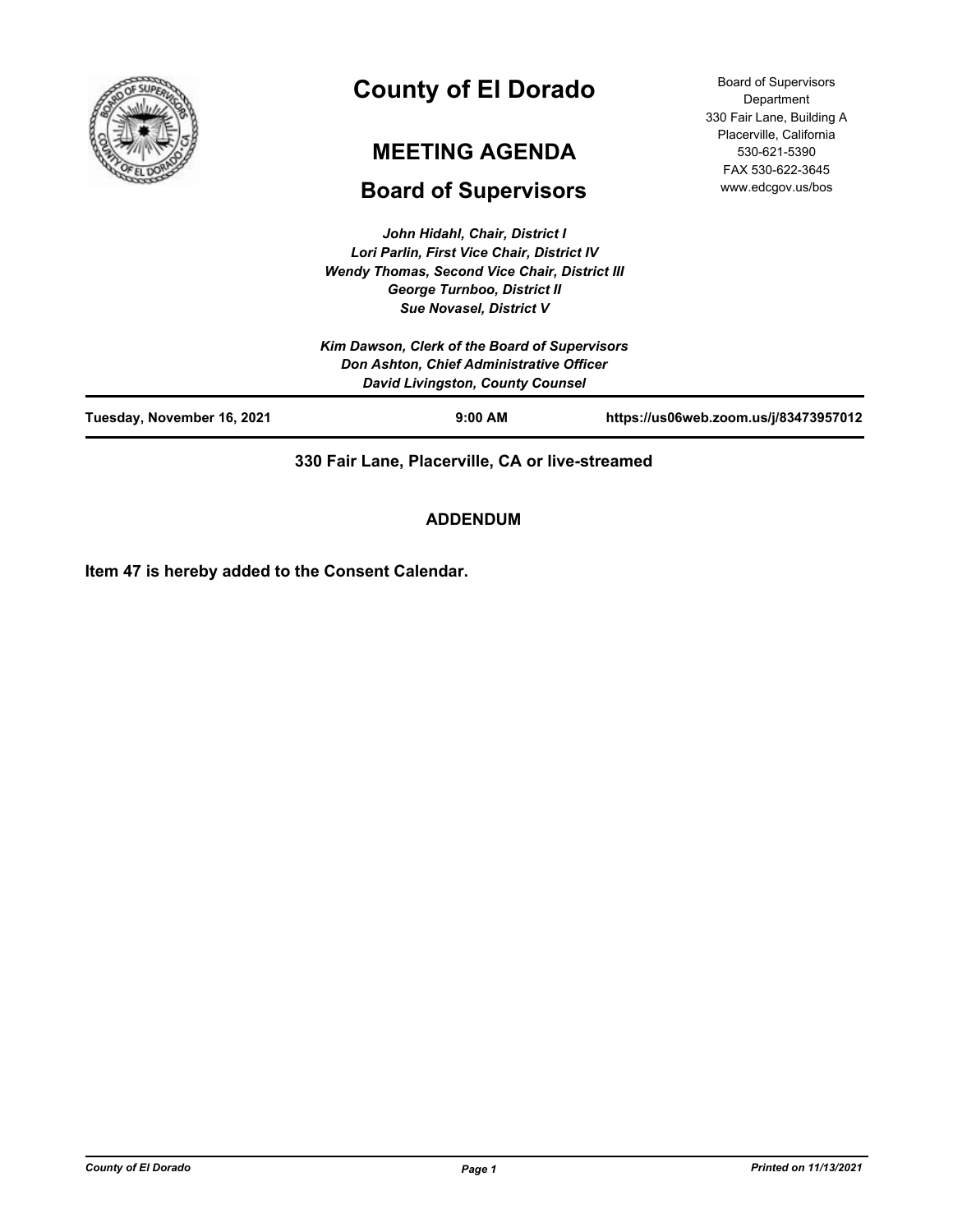**PUBLIC PARTICIPATION INSTRUCTIONS: In accordance with new guidance from the California Department of Public Health, the meeting will be open to the public. The meeting will continue to be live-streamed via Zoom and YouTube.**

**Members of the public may address the Board in-person or via Zoom to make a public comment. Seating is limited and available on a first-come, first-served basis. The public should call into 530-621-7603 or 530-621-7610. The Meeting ID is 834 7395 7012. Please note you will not be able to join the live-stream until the posted meeting start time.**

**To observe the live stream of the Board of Supervisors meeting go to https://zoom.us/j/83473957012.**

**To observe the Board of Supervisors meetings via YouTube, click https://www.youtube.com/channel/UCUMjDk3NUltZJrpw2CL7Zkg.**

**If you are joining the meeting via zoom and wish to make a comment on an item, press the "raise a hand" button. If you are joining the meeting by phone, press \*9 to indicate a desire to make a comment. Speakers will be limited to 3 minutes.**

**By participating in this meeting, you acknowledge that you are being recorded. If you choose not to observe the Board of Supervisors meeting but wish to make a comment on a specific agenda item, please submit your comment via email by 4:00 p.m. on the Monday prior to the Board meeting. Please submit your comment to the Clerk of the Board at edc.cob@edcgov.us. Your comment will be placed into the record and forwarded to the Board of Supervisors.**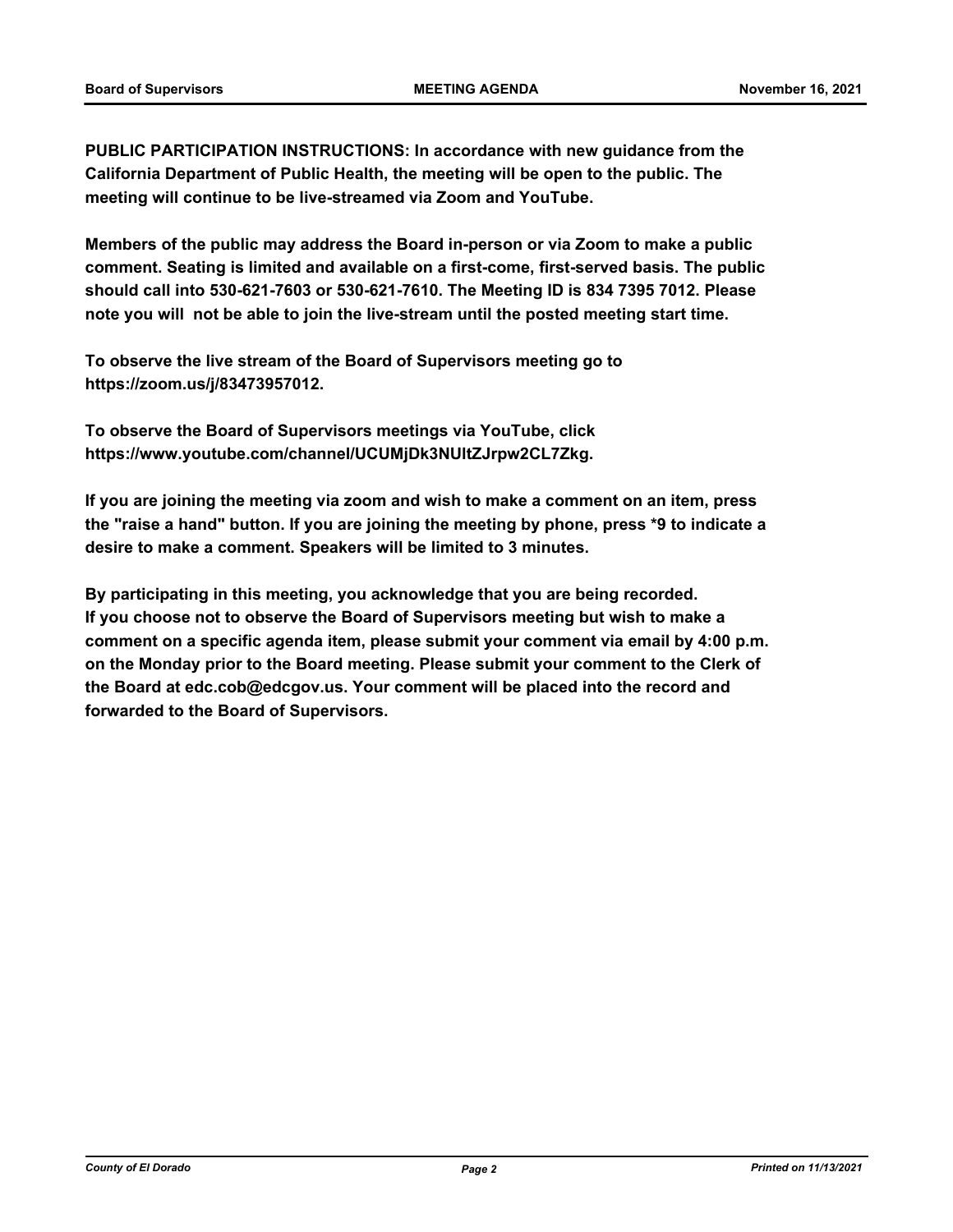# **Vision Statement Safe, healthy and vibrant communities, respecting our natural resources and historical heritage**

# **This institution is an equal opportunity provider and employer.**

Live Web Streaming and archiving of most Board of Supervisors meeting videos, all meeting agendas, supplemental materials and meeting minutes are available on the internet at: http://eldorado.legistar.com/Calendar.aspx

The County of El Dorado is committed to ensuring that persons with disabilities are provided the resources to participate in its public meetings. Please contact the office of the Clerk of the Board if you require accommodation at 530-621-5390 or via email, edc.cob@edcgov.us, preferably no less than 24 hours in advance of the meeting.

The Board of Supervisors is concerned that written information submitted to the Board the day of the Board meeting may not receive the attention it deserves. The Board Clerk cannot guarantee that any FAX, email, or mail received the day of the meeting will be delivered to the Board prior to action on the subject matter.

The Board meets simultaneously as the Board of Supervisors and the Board of Directors of the Air Quality Management District, In-Home Supportive Services, Public Housing Authority, Redevelopment Agency and other Special Districts.

For Purposes of the Brown Act § 54954.2 (a), the numbered items on this Agenda give a brief description of each item of business to be transacted or discussed. Recommendations of the staff, as shown, do not prevent the Board from taking other action.

Materials related to an item on this Agenda submitted to the Board of Supervisors after distribution of the agenda packet are available for inspection during normal business hours in the public viewing packet located in Building A, 330 Fair Lane, Placerville or in the Board Clerk's Office located at the same address. Such documents are also available on the Board of Supervisors' Meeting Agenda webpage subject to staff's ability to post the documents before the meeting.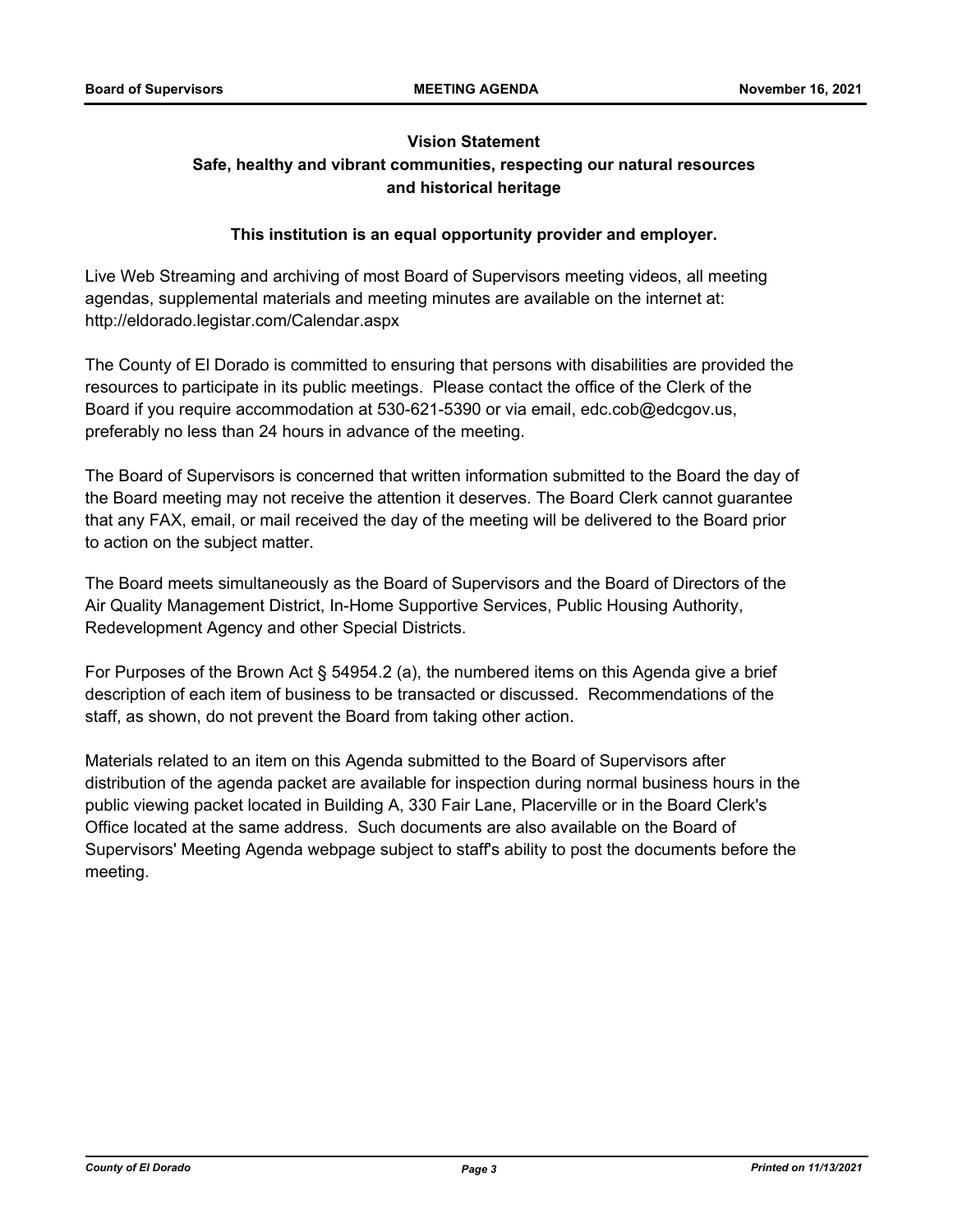# **PROTOCOLS FOR PUBLIC COMMENT**

Public comment will be received at designated periods as called by the Board Chair.

Public comment on items scheduled for Closed Session will be received before the Board recesses to Closed Session.

Except with the consent of the Board, individuals shall be allowed to speak to an item only once.

On December 5, 2017, the Board adopted the following protocol relative to public comment periods. The Board adopted minor revisions to the protocol on August 24, 2021, incorporated herein:

The Board wants all members of the public to feel welcome to speak, especially regarding controversial items. Time for public input will be provided at every Board of Supervisors meeting. Individuals will have three minutes to address the Board. If the three minutes are exceeded the speaker's microphone will be muted. Applause or other outbursts are not allowed in the Board Chambers.

During noticed public hearings only, individuals authorized by organizations to speak to organizational positions may request additional time, up to five minutes.

Public comment on certain agenda items designated and approved by the Board may be treated differently within specific time limits per speaker or a limit on the total amount of time designated for public comment. It is the intent of the Board that quasi-jurisdictional matters have additional flexibility depending on the nature of the issue.The Board Chair may limit public comment during Open Forum.

Individual Board members may ask clarifying questions but will not engage in substantive dialogue with persons providing input to the Board.

If a person providing input to the Board creates a disruption by refusing to follow Board guidelines, the Board Chair may take the following actions:

Step 1. Request the person adhere to Board guidelines. If the person refuses, the Board Chair may turn off the speaker's microphone.

Step 2. If the disruption continues, the Board Chair may order a recess of the Board meeting. Step 3. If the disruption continues, the Board Chair may order the removal of the person from the Board meeting.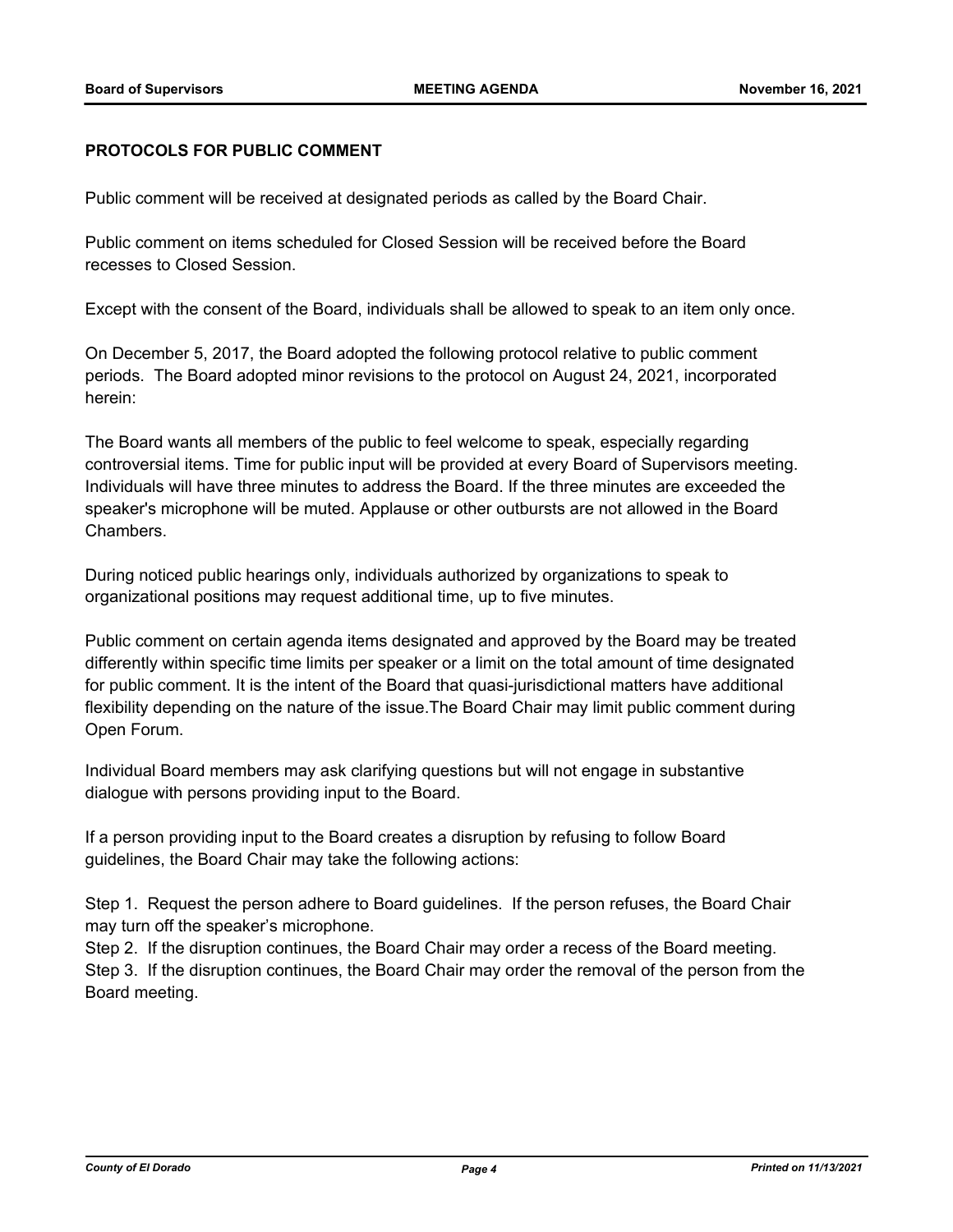# **9:00 A.M. - CALL TO ORDER**

# **INVOCATION AND PLEDGE OF ALLEGIANCE TO THE FLAG**

#### **ADOPTION OF THE AGENDA AND APPROVAL OF CONSENT CALENDAR**

The Board may make any necessary additions, deletions or corrections to the agenda including moving items to or from the Consent Calendar and adopt the agenda and the Consent Calendar with one single vote. A Board member may request an item be removed from the Consent Calendar for discussion and separate Board action. At the appropriate time as called by the Board Chair, members of the public may make a comment on matters on the Consent Calendar prior to Board action.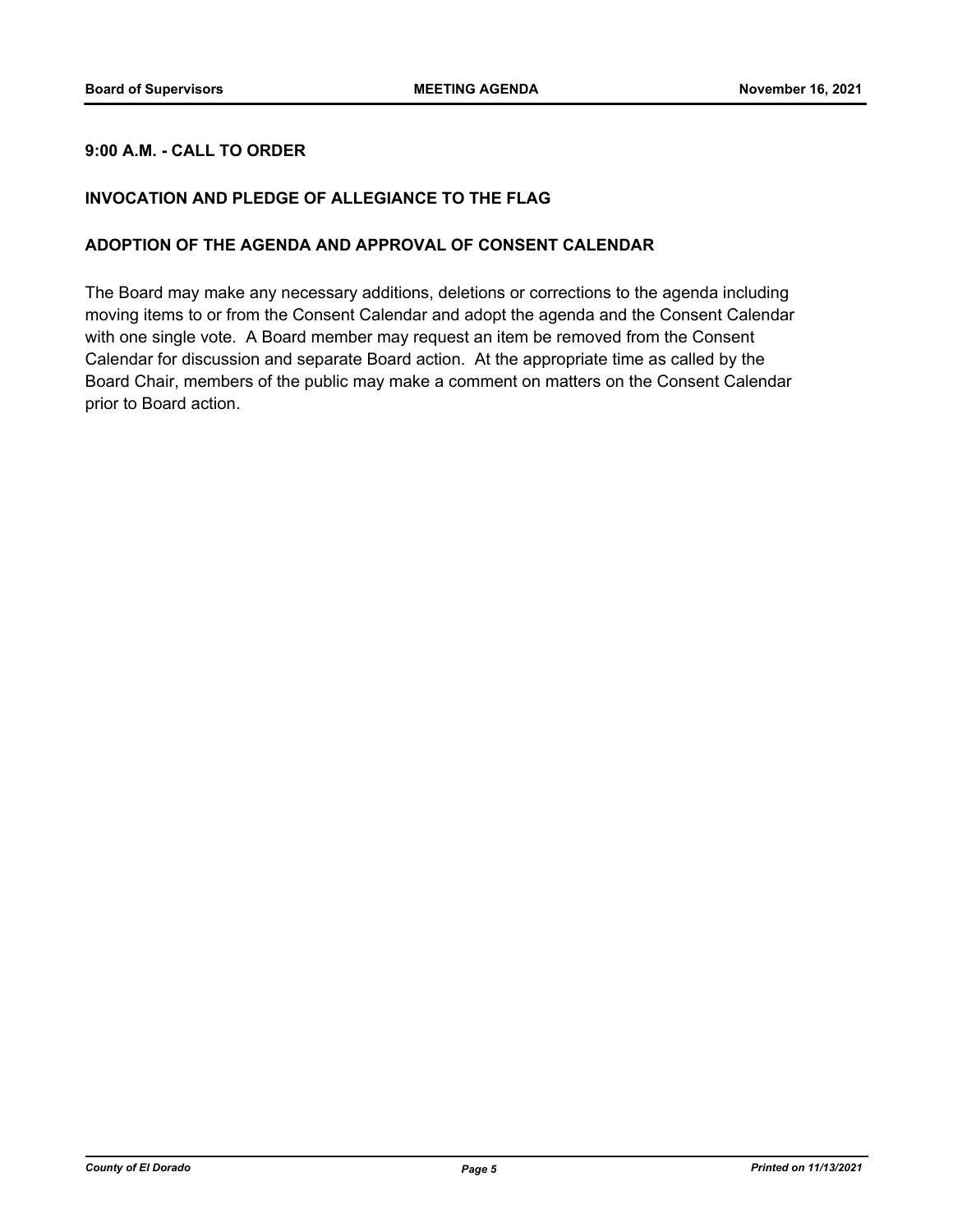#### **CONSENT CALENDAR**

**1.** [21-1831](http://eldorado.legistar.com/gateway.aspx?m=l&id=/matter.aspx?key=30727) Clerk of the Board recommending the Board approve the Minutes from the regular meeting of the Board on November 9, 2021.

# **GENERAL GOVERNMENT - CONSENT ITEMS**

- **2.** [21-1734](http://eldorado.legistar.com/gateway.aspx?m=l&id=/matter.aspx?key=30629) Assessor recommending the Board of Supervisors adopt and authorize the Chair to sign Resolution **149-2021** amending the authorized personnel allocation for the Assessor's Office to add 1.0 full-time equivalent (FTE) Property Transfer Specialist, 1.0 FTE Office Assistant I/II, and 0.2 FTE Assesment Technician I/II/Sr.
- **3.** [21-1829](http://eldorado.legistar.com/gateway.aspx?m=l&id=/matter.aspx?key=30725) Auditor-Controller recommending the Board approve the attached Budget Transfer which establishes the necessary budget appropriation to refund approximately \$445,000 in Public Safety Developer Impact Fees. (4/5 vote required)
- **4.** [21-1415](http://eldorado.legistar.com/gateway.aspx?m=l&id=/matter.aspx?key=30310) Chief Administrative Office recommending the Board of Supervisors find that a Local Health Emergency continues to exist in El Dorado County as a result of the Caldor Fire. (Cont. 10/19/2021, Item 2)

# **FUNDING:** N/A

**5.** [21-1835](http://eldorado.legistar.com/gateway.aspx?m=l&id=/matter.aspx?key=30731) Chief Administrative Office recommending the Board: 1) Find and declare the County owned property between the State-owned Armory and Ray Lawyer Drive, Assessor's Parcel 325-240-011, as exempt surplus land; and 2) Authorize and appoint the Chief Administrative Officer, or designee, as the real estate negotiator on behalf of the County, to enter into negotiations with the State of California or their designated representative, for said property.

#### **FUNDING**: N/A

**6.** [21-1727](http://eldorado.legistar.com/gateway.aspx?m=l&id=/matter.aspx?key=30622) Chief Administrative Office, Parks Division, recommending the Board: 1) Reject the five (5) bids for the Old Depot Bike Park Project, BID 21-968-050, received at the October 6, 2021 bid opening; and 2) Direct staff to revise the scope of the project and return to the Board at a later date with revised Contract documents and to request authorization for the re-advertisement for construction bids.

**FUNDING:** Prop 68 Grant Funds.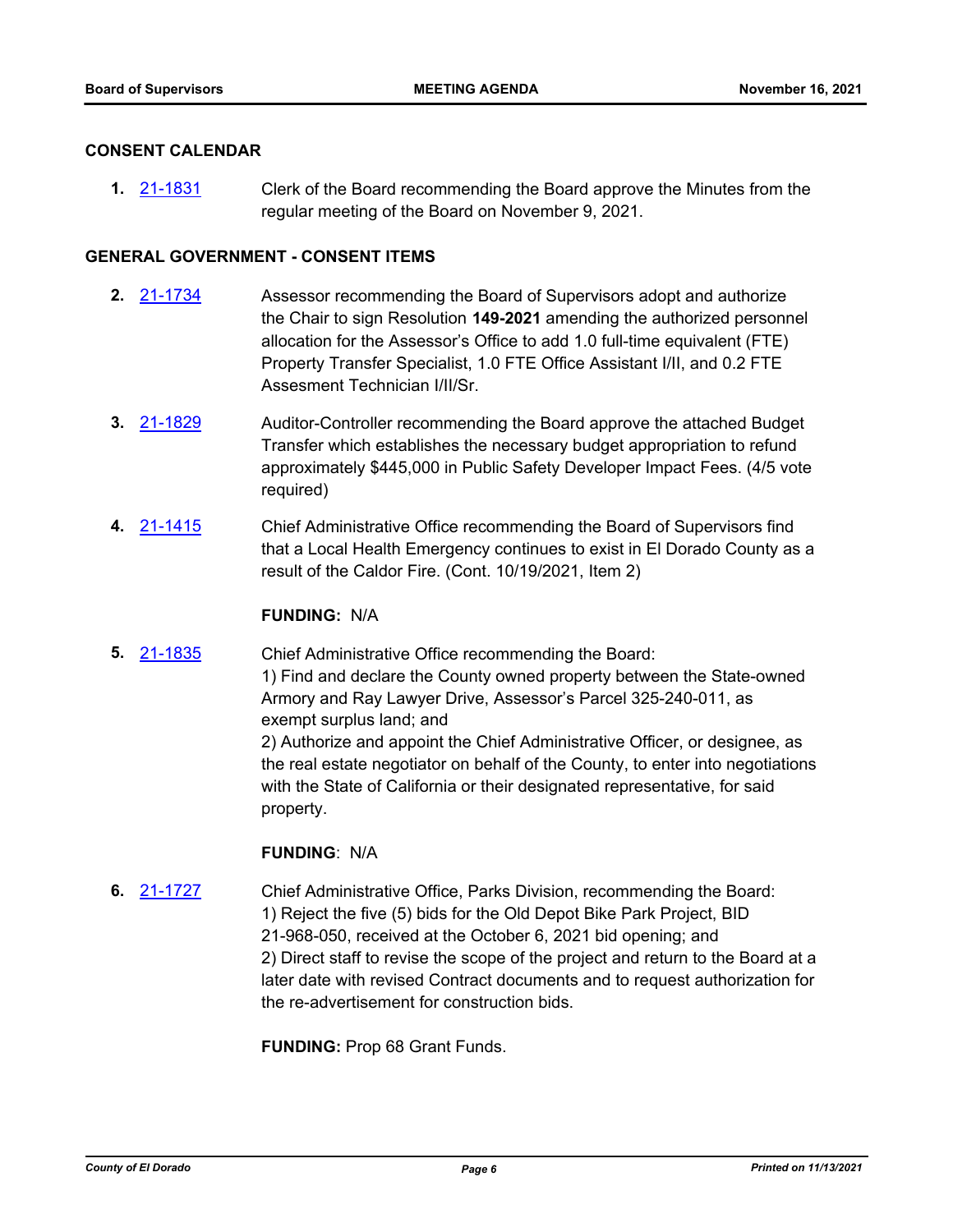- **7.** [21-1731](http://eldorado.legistar.com/gateway.aspx?m=l&id=/matter.aspx?key=30626) Chief Administrative Office, Parks Division, recommending the Board: 1) Approve and Authorize the Chair to sign Resolution **146-2021** accepting grant funds in the amount of \$573,456 for the Rubicon Trail projects from the State of California, Department of Parks and Recreation, Off-Highway Vehicle Grant Funds, for the Fiscal Year 2021-22 (G21) grant cycle; and 2) Approve and authorize the Assistant Chief Administrative Officer to sign the following agreements: a) G21-03-06-G01 for Grounds Operations-Annual Operations and Maintenance in the amount of \$499,603 plus County match requirement of \$176,243 (\$16,500 will be volunteer/in-kind) for a total of \$675,846, for a one year period; b) G21-03-06-S01 for Education and Safety in the amount of \$73,853 plus County match requirement of \$26,493 (\$2,500 will be volunteer) for a total of \$100,346, for a one year period; 3) Authorize the Assistant Chief Administrative Officer to approve and execute any amendments that do not change the dollar amount of said Agreements, contingent on approval from County Counsel. **FUNDING:** State Parks and Recreation, Off-Highway Motor Vehicle Division Grant Funding, Sacramento Municipal Utility District Funds, Off Highway Vehicle Fees, In-Kind Materials and Staff/Volunteer Time. **8.** [21-1747](http://eldorado.legistar.com/gateway.aspx?m=l&id=/matter.aspx?key=30643) Clerk of the Board, based upon the recommendation of the Behavioral Health Commission, recommending the Board make the following appointment to the Behavioral Health Commission: Reappoint R.S. Lynn, Commission Member, Term Expiration 11/16/2024. **FUNDING:** N/A **9.** [21-1655](http://eldorado.legistar.com/gateway.aspx?m=l&id=/matter.aspx?key=30550) Clerk of the Board recommending the Board adopt revisions to Board Policy F-8 County Display Cases & Exhibits. **FUNDING:** N/A
- **10.** [21-1728](http://eldorado.legistar.com/gateway.aspx?m=l&id=/matter.aspx?key=30623) Clerk of the Board recommending the Board of Supervisors, as a result of ongoing concerns related to COVID-19, approve findings pursuant to Government Code subsection 54953(e)(3) in order to allow for the continued use of virtual or hybrid Board of Supervisors meetings as authorized under Assembly Bill 361. (Cont/ 11/9/2021, Item 30)

**FUNDING:** N/A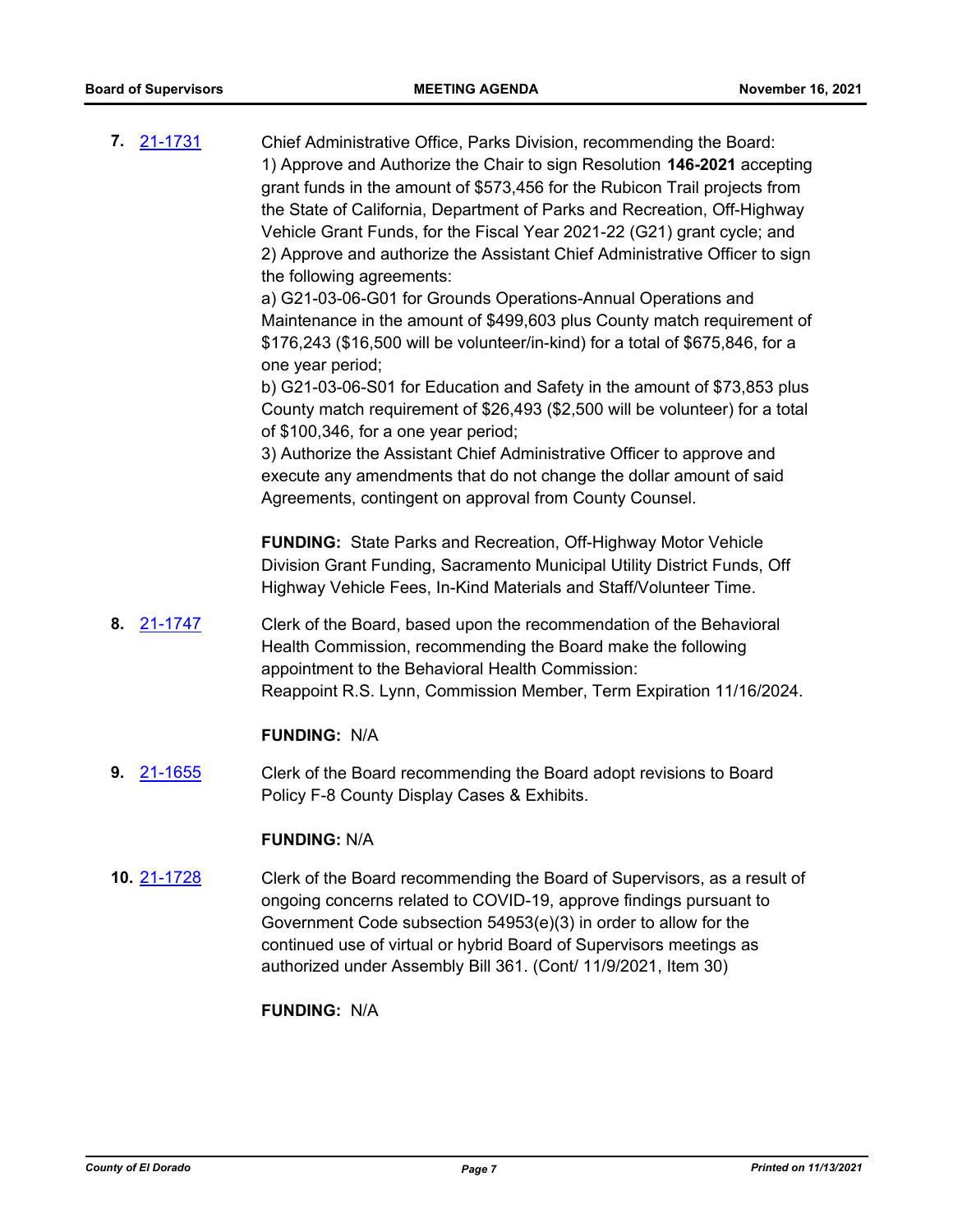**11.** [21-1729](http://eldorado.legistar.com/gateway.aspx?m=l&id=/matter.aspx?key=30624) Elections Department recommending the Board approve the following Board Members' who did not file for office and are nominees recommended by Directors of the respective Districts in lieu of election held on Tuesday, November 2, 2021.

#### **FUNDING:** N/A

**12.** [21-1788](http://eldorado.legistar.com/gateway.aspx?m=l&id=/matter.aspx?key=30684) Human Resources Department recommending the Board: 1) Adopt and authorize the Chair to sign Resolution **150-2021** approving the negotiated Memorandum of Understanding (MOU) between the County of El Dorado and the El Dorado County Employees' Association, Local 1, AFSCME Council 57, representing employees in the General (GE), Professional (PL) and Supervisory (SU) Bargaining Units; 2) Authorize the Chair to sign said MOU, noting the MOU will be effective the first full pay period following Union ratification and Board of Supervisors adoption of the MOU; 3) Direct the Human Resources Department and the Auditor-Controller's Office to administer and implement the MOU provisions; and. 4) Approve and authorize the Chair to sign Resolution **151-2021** revising the Salary Schedule for Executive Assistant, an unrepresented classification in the Confidential Unit, in order to maintain its existing wage linkage to a classification in the GE Unit effective the first pay period after adoption.

# **FUNDING:** Various funds.

**13.** [21-1607](http://eldorado.legistar.com/gateway.aspx?m=l&id=/matter.aspx?key=30502) Recorder-Clerk's Department recommending the Board: 1) Approve and authorize the Chair to sign the Mutual Release and Satisfaction of Claims Agreement in the amount of \$75,429 with California Electronic Recording Transaction Network Authority; and 2) Approve and authorize the Chair to sign a budget transfer increasing revenue and appropriations in the amount of \$75,429 for said Agreement (4/5 vote required).

**FUNDING:** Electronic Recording Trust Account.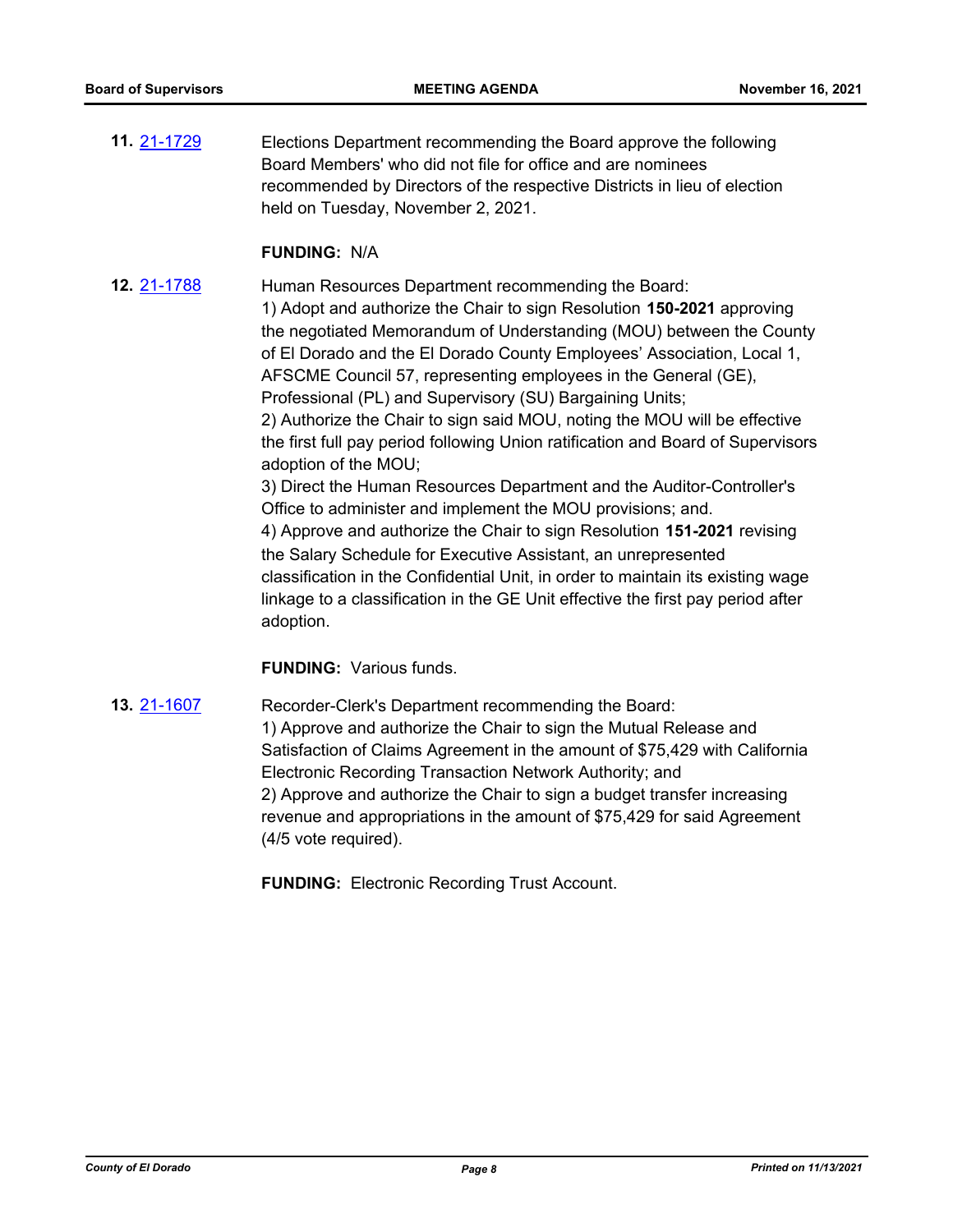**14.** [21-1773](http://eldorado.legistar.com/gateway.aspx?m=l&id=/matter.aspx?key=30669) Supervisor Novasel recommending the Board: 1) Find that a public benefit is derived from supporting the Meyers Community Foundation's efforts to welcome the public into the Tahoe basin during the holidays with a beautifully lit tree; and 2) Approve and authorize the Chief Administrative Officer to sign a funding Agreement consistent with the County's standard form and upon the approval of County Counsel, with the Meyers Community Foundation authorizing payment of \$5,000 community funding contributions in support of these efforts.

**FUNDING:** General Fund.

**15.** [21-1778](http://eldorado.legistar.com/gateway.aspx?m=l&id=/matter.aspx?key=30674) Supervisor Novasel recommending the Board adopt and authorize the Chair to sign Resolution **142-2021** acknowledging highway restrictions during the 16th running of the Reno-Tahoe Odyssey Relay Run Adventure, June 3-4, 2022.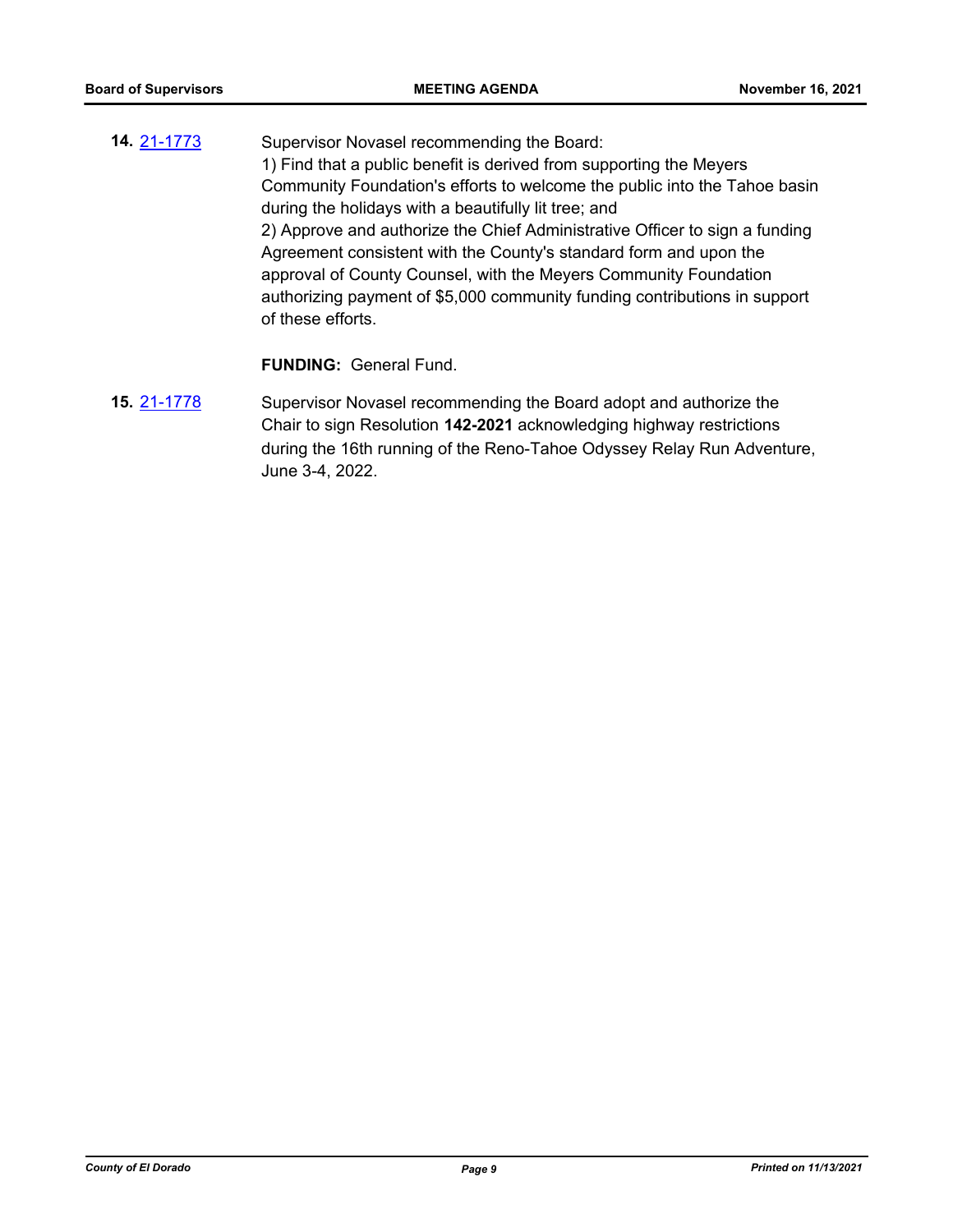#### **HEALTH AND HUMAN SERVICES - CONSENT ITEMS**

**16.** [21-1691](http://eldorado.legistar.com/gateway.aspx?m=l&id=/matter.aspx?key=30586) Health and Human Services Agency (HHSA) recommending the Board: 1) Authorize the HHSA Director, on behalf of the County of El Dorado, to accept the Housing and Disability Advocacy Program (HDAP) funding allocation, administered by the California Department of Social Services (CDSS), in the amount of \$625,238, for the term upon execution through June 30, 2024;

> 2) Authorize the HHSA Director to sign the Director's Certification, which is required to be submitted to CDSS for the HDAP allocation;

> 3) If awarded, delegate authority to the HHSA Director to execute the resulting funding agreement, contingent upon approval by County Counsel and Risk Management; and

> 4) Authorize the HHSA Director, or designee, to execute and administer any subsequent administrative documents relating to said award, including any amendment(s) thereto that does not increase the funding allocation or term, including required fiscal and programmatic reports.

**FUNDING:** 100% State General Fund authorized pursuant to Assembly Bill 135 (Chapter 85, Statutes of 2021) under the Budget Act of 2021 appropriated for the Housing and Disability Advocacy Program (HDAP).

**17.** [21-1008](http://eldorado.legistar.com/gateway.aspx?m=l&id=/matter.aspx?key=29902) Health and Human Services Agency (HHSA) recommending the Board: 1) Make findings in accordance with County Ordinance 3.13.030 (g) that it is appropriate to contract with Maxim Healthcare Staffing Services, Inc. for the provision of COVID-19, screening, testing, vaccination, triage, case investigation, nursing care and contract tracing provided under Agreement 5061 because the nature of the work involves urgent or emergency services;

> 2) Approve and authorize the Chair to sign Amendment III of Agreement for Services 5061 with Maxim Healthcare Staffing Services, Inc. increasing the amount by \$500,000, for a new Maximum Obligation of \$2,000,000, and to extend the term for a new termination date of June 30, 2023; and 3) Authorize the HHSA Director, or designee, to execute further documents relating to Agreement for Services 5061, contingent upon County Counsel and Risk Management approval, including amendments which do not increase the maximum compensation or term of the agreement.

**FUNDING:** 100% Federal: COVID-19 Enhancing Expansion Funding, under the Coronavirus and Relief Supplemental Appropriations Act, 2021.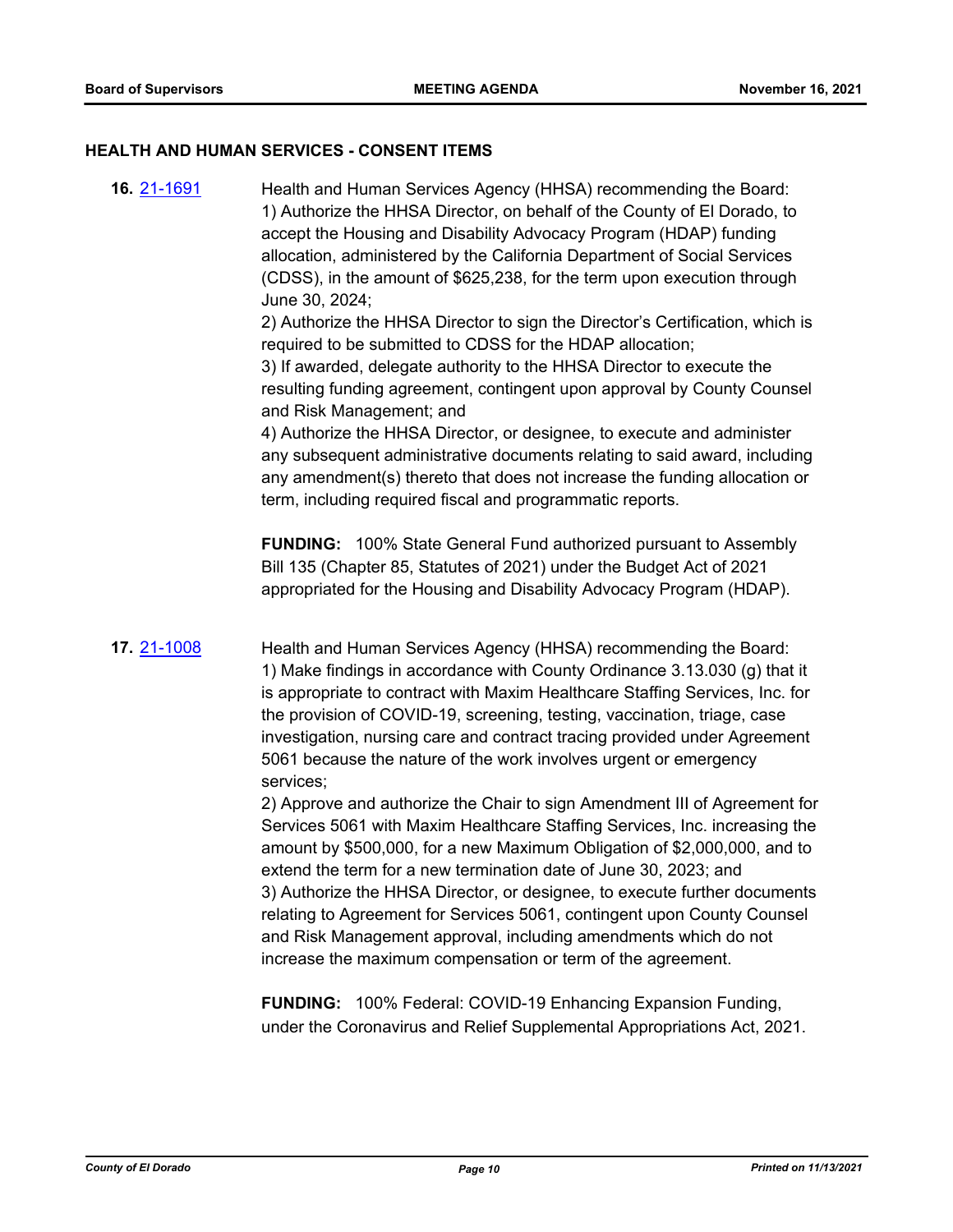**18.** [21-0946](http://eldorado.legistar.com/gateway.aspx?m=l&id=/matter.aspx?key=29840) Health and Human Services Agency (HHSA) recommending the Board: 1) Make findings that Electronic Patient Health Record and Medical Billing software services provided for under Agreement 407 (209-S1711) are in accordance with El Dorado County Ordinance Code, Chapter 3.13.030 (b) due to specialty skills and qualifications not expressly identified in County classifications are involved in the performance of the work; 2) Approve and authorize the Chair to sign Amendment II to Agreement for Services 407 (209-S1711) with Patagonia Health, Inc., for the provision of Electronic Patient Health Record and Medical Billing software, in the amount of \$286,595, for a new maximum contractual obligation of \$752,071 and for an additional five year term to expire December 31, 2026; and 3) Authorize the HHSA Director, or designee, to execute further documents

relating to Agreement for Services 407 (209-S1711), including amendments which do not increase the maximum dollar amount or term of the Agreement, contingent upon approval by County Counsel and Risk Management.

**FUNDING** 100% Public Health Realignment.

**19.** [21-1711](http://eldorado.legistar.com/gateway.aspx?m=l&id=/matter.aspx?key=30606) Health and Human Services Agency (HHSA) recommending the Board: 1) Authorize the HHSA Director, on behalf of the County of El Dorado, to accept the Home Safe Program funding allocation, administered by the California Department of Social Services for the term upon execution through June 30, 2024, in the amount of \$394,567;

> 2) Authorize the HHSA Director to sign the Director's Certification, as a requirement of requesting the funding allocation;

3) Delegate authority to the HHSA Director to execute the resulting funding agreement, contingent upon approval by County Counsel and Risk Management; and

4) Authorize the HHSA Director, or designee, to execute and administer any subsequent administrative documents relating to said award, including any extension(s) or amendment(s) thereto that does not increase the funding allocation or term, including required fiscal and programmatic reports.

**FUNDING:** 100% State General Funding authorized pursuant to Senate Bill 129 (Chapter 69, Statutes of 2021) under the Budget Act of 2021 appropriated for the Home Safe Program.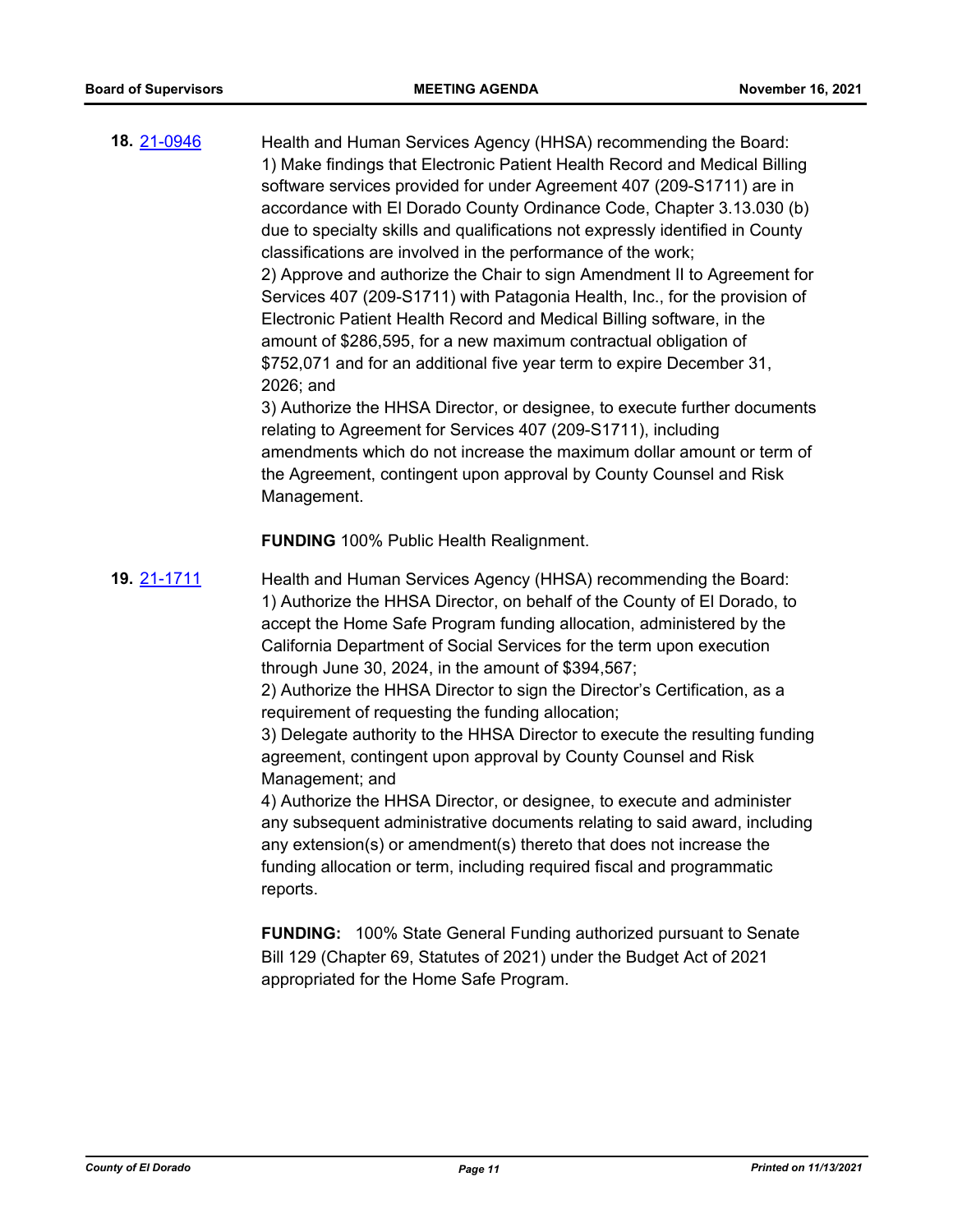# **20.** [21-1720](http://eldorado.legistar.com/gateway.aspx?m=l&id=/matter.aspx?key=30615)

Health and Human Services Agency (HHSA) recommending the Board: 1) Adopt and authorize the Chair to sign Resolution **150-2021**, which authorizes HHSA to submit a joint application on behalf of the County and the El Dorado Opportunity Knocks Continuum of Care (CoC) to continue to participate in the Homeless Housing, Assistance, and Prevention (HHAP) Program, administered by the California Business, Consumer Services, and Housing Agency's Homeless Coordinating and Financing Council; 2) Designate HHSA to continue to serve as the Administrative Entity for the CoC for HHAP Round 3 funding;

3) Delegate authority to HHSA to submit a joint application on behalf of the County and the CoC in the estimated amount of \$2,273,779.01 for the HHAP Program Round 3 funding administered by the California Homeless Coordinating and Financing Council;

4) Delegate authority to the HHSA Director to accept funding and execute any grant agreement for HHAP Program Round 3, if awarded, with a term to be determined, including any extension(s) or amendment(s) thereto, contingent upon County Counsel and Risk Management Approval;

5) Authorize the HHSA Director to submit a letter of support on behalf of the CoC, agreeing to regional coordination and partnership with the CoC on all funding and program elements related to the HHAP grant program, as required; and

6) Approve and authorize the Chair to sign a Budget Transfer Request increasing revenue and appropriations by \$443,445 for Fiscal Year 2021-22 for the initial disbursement of the HHAP funding allocation.

**FUNDING:** State funding authorized pursuant to California Assembly Bill 140, signed into law by Governor Newsom on July 19, 2021.

**21.** [21-1757](http://eldorado.legistar.com/gateway.aspx?m=l&id=/matter.aspx?key=30653) Health and Human Services Agency, Community Services Division, recommending the Board:

> 1) Approve the addition of one (1) mid-size 4-wheel / All-Wheel drive Sport Utility Vehicle (SUV) to the Health and Human Services Agency Fixed Asset List for Fiscal Year 2021-22; and

> 2) Approve and authorize the Chair to sign a Budget Transfer Request increasing Fixed Assets by \$45,000 in the Public Housing Authority (PHA) budget for Fiscal Year (FY) 2021-22, and decreasing Salaries and Benefits by \$45,000 in the PHA budget for FY 2021-22.

> **FUNDING:** U.S. Department of Housing and Urban Development, Public Housing Authority funding through the Coronavirus Aid, Relief and Economic Security (CARES) Act.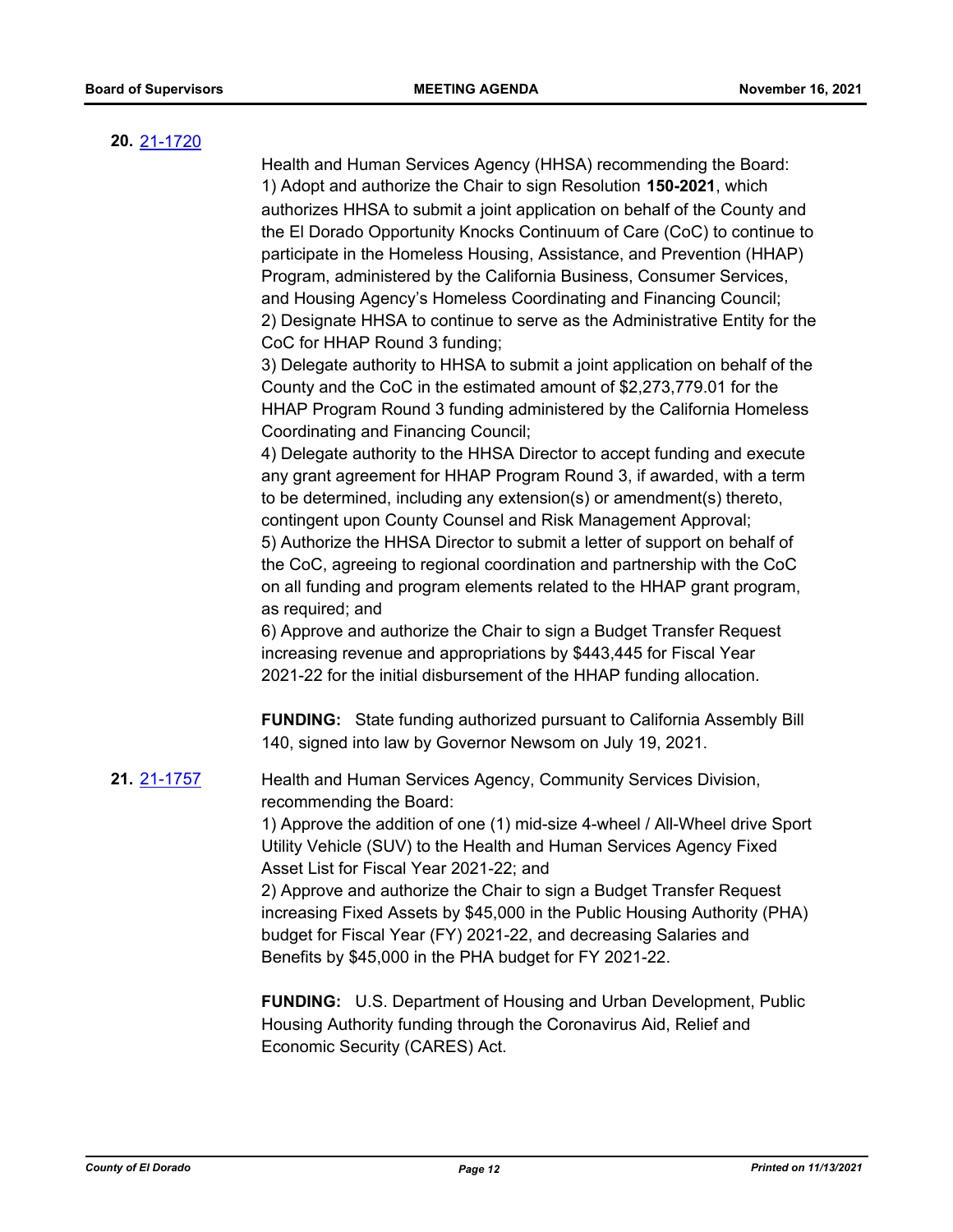#### **LAND USE AND DEVELOPMENT - CONSENT ITEMS**

**22.** [21-1541](http://eldorado.legistar.com/gateway.aspx?m=l&id=/matter.aspx?key=30436) Department of Transportation, recommending the Board consider the following for acquiring right of way for the Diamond Springs Parkway Phase 1B, Capital Improvement Program Project number 72334 / 36105011:

> 1) Approve and authorize the Chair to sign the Acquisition Agreement for Public Purposes and the Certificate of Acceptance accepting a Grant Deed with Kathryn E. Cain, Trustee of the John D. Gilmore Living Trust dated October 23, 2018, for Assessor's Parcel Numbers 327-270-026 and 327-270 -027. The Fee acquisition, as well as appraisal reimbursement, provides right-of-way necessary to construct the Project, at a cost of \$593,000;

> 2) Approve and authorize a separate payment to Gilmore Heating and Air, the claimant operating on the property, for relocation expenses invoiced at \$51,775.99;

3) Approve and authorize the Chair to sign the Certificate of Acceptance accepting the Grant Deed from seller;

4) Authorize the Department of Transportation Director, or designee, to execute the escrow instructions and any other related escrow documents pertaining to the transaction, including payment of title and escrow fees, which are estimated to be \$2,500; and

5) Authorize the Department of Transportation Director, or designee, to extend the date of closure of escrow upon mutual agreement of both parties, if necessary.

**FUNDING:** Master Circulation & Financing Plan (MC&FP).

**23.** [21-1703](http://eldorado.legistar.com/gateway.aspx?m=l&id=/matter.aspx?key=30598) Department of Transportation recommending the Board approve the following:

> 1) Award Bid 22-288-011 for the purchase of High Performance Cold Patch Mix for the West Slope of El Dorado County to the sole qualified bidder, Syar Industries of Napa, CA;

2) Authorize the Purchasing Agent to issue a purchase contract in the amount of \$180,000 (\$60,000/Year) for a thirty-six (36) month period following Board approval; and

3) Authorize the Purchasing Agent to increase the purchase order contract on an "as needed" basis during the awarded period as long as funding is available within the requesting department's budget.

**FUNDING:** Road Fund.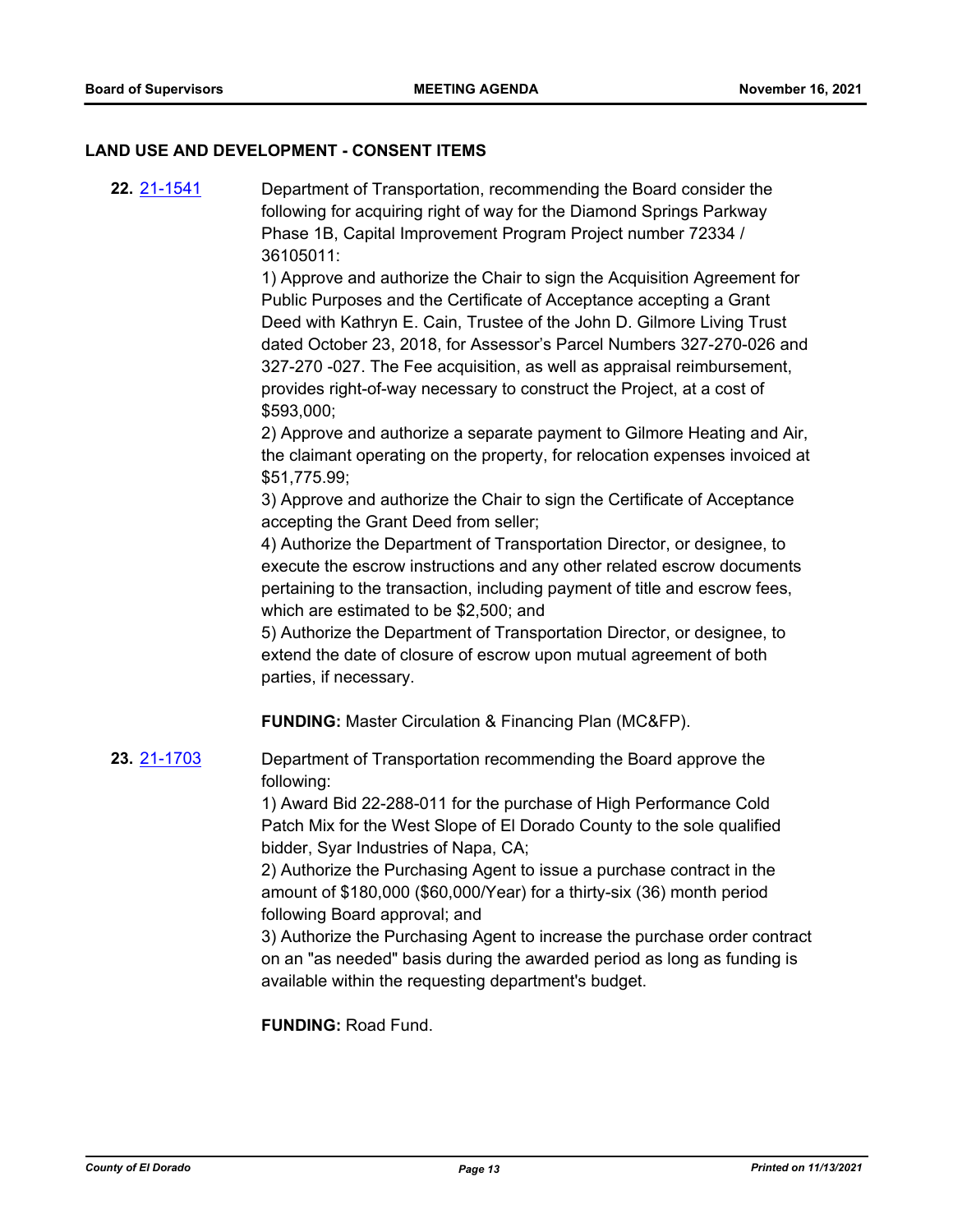| 24. 21-1763        | Department of Transportation recommending the Board approve the<br>attached amendment to the Funding, Credit, and Reimbursement<br>Agreement between West Valley, LLC and the County of El Dorado,<br>amending payment terms to allow for quarterly rather than annual<br>reimbursement payments.                                                                                                                                                                                                                                                                                                                                                                                                               |
|--------------------|-----------------------------------------------------------------------------------------------------------------------------------------------------------------------------------------------------------------------------------------------------------------------------------------------------------------------------------------------------------------------------------------------------------------------------------------------------------------------------------------------------------------------------------------------------------------------------------------------------------------------------------------------------------------------------------------------------------------|
|                    | <b>FUNDING:</b> Traffic Impact Fee Program (Silva Valley Set Aside).                                                                                                                                                                                                                                                                                                                                                                                                                                                                                                                                                                                                                                            |
| <b>25.</b> 21-1679 | Department of Transportation recommending the Board consider the<br>following:<br>1) Approve and authorize the Chair to sign the Notice of Acceptance with<br>Tim Paxin's Pacific Excavation, Inc., for the Industrial Drive/ Missouri Flat<br>Road Temporary Signal Project, Contract 4455, Capital Improvement<br>Program project number 73366/36105053; and<br>2) Approve and authorize the Clerk of the Board to release the Payment<br>and Performance Bonds to the Surety upon notification from the<br>Department of Transportation, after the one-year guarantee period.                                                                                                                                |
|                    | <b>FUNDING:</b> General Fund/Discretionary - Accumulative Capital Outlay<br>(36%), General Fund (52%) and Tribe Funds (12%). (Local Funds)                                                                                                                                                                                                                                                                                                                                                                                                                                                                                                                                                                      |
| 26. 21-1644        | Department of Transportation, Maintenance and Operations Division,<br>recommending the Board:<br>1) Approve and authorize the Chair to sign the Notice of Acceptance with<br>Doug Veerkamp General Engineering, Inc., for the 2021 Various West<br>Slope Pavement Rehabilitation Projects, Contract 5513; and<br>2) Approve and authorize the Clerk of the Board to release the Payment<br>and Performance Bonds to the Surety upon notification from the<br>Department of Transportation, after the one-year guarantee period.                                                                                                                                                                                 |
|                    | <b>FUNDING:</b> Local Discretionary/Tribe (15%) and Road Maintenance and<br>Rehabilitation Act of 2017 (RMRA - SB1) (State) (85%).                                                                                                                                                                                                                                                                                                                                                                                                                                                                                                                                                                              |
| 27. 21-1718        | Planning and Building Department, Airports Division, recommending the<br>Board:<br>1) Accept grant award and provide advance approval of two grant<br>agreements as part of the 2021 Federal American Rescue Plan Act<br>distributed through the United States Department of Transportation,<br>Federal Aviation Administration, under the Airport Rescue Grant Program,<br>in the amount of \$32,000 for the Placerville Airport and in the amount of<br>\$22,000 for the Georgetown Airport, each for a four-year term, and<br>2) Authorize the Planning and Building Department Interim Director, or<br>successor, to execute all associated documents, subject to review and<br>approval by County Counsel. |

**FUNDING:** Federal Aviation Administration Grants (Federal Funds).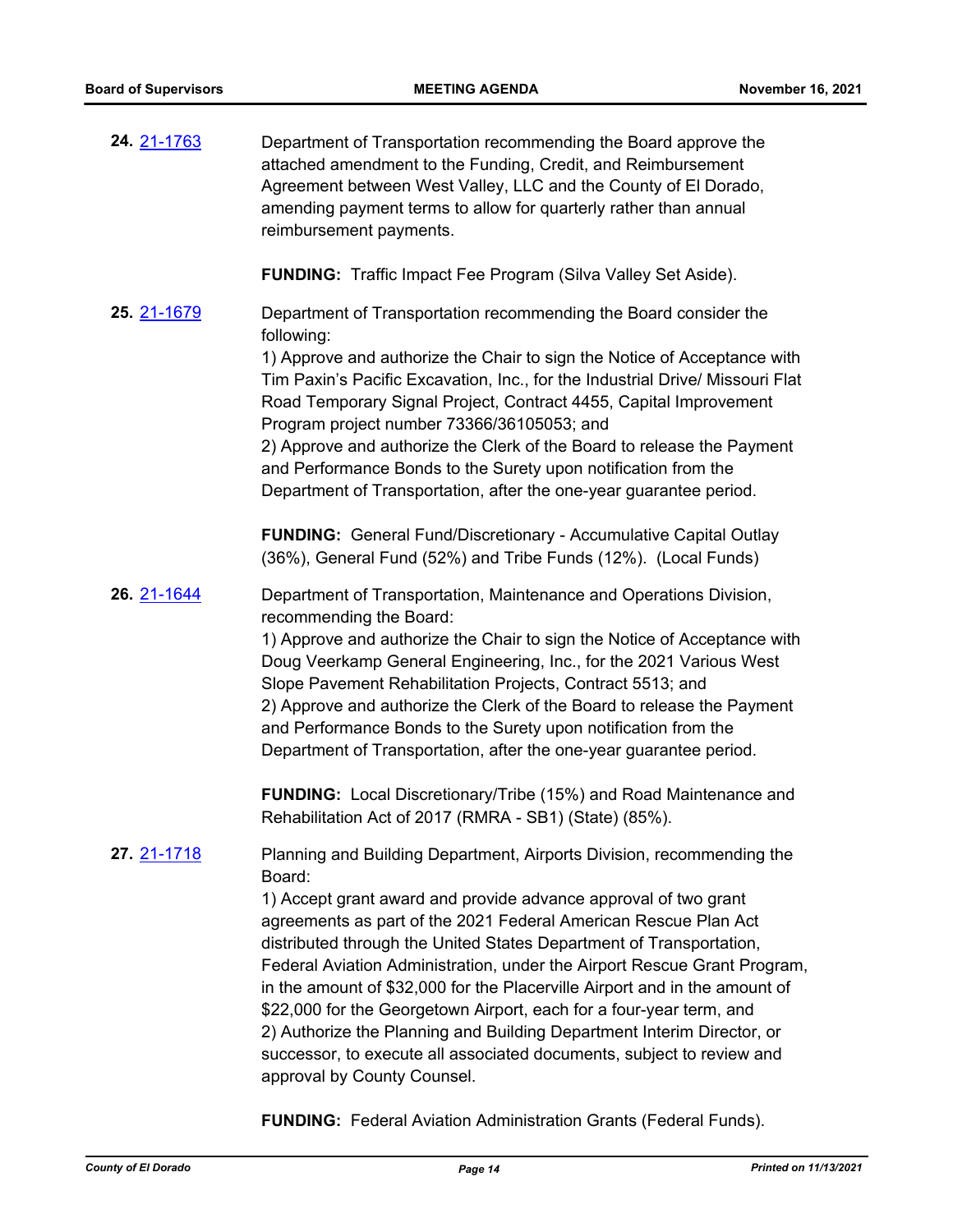**28.** [21-1818](http://eldorado.legistar.com/gateway.aspx?m=l&id=/matter.aspx?key=30714) Planning and Building Department, Economic Development Division, recommending the Board authorize the Chair to sign a letter addressed to the Offices of the U.S. Economic Development Administration in support of Sierra Business Council's application for the Public Works and Economic Adjustment Assistance Programs.

#### **FUNDING:** N/A

**29.** [21-1756](http://eldorado.legistar.com/gateway.aspx?m=l&id=/matter.aspx?key=30652) Surveyor's Office recommending the Board adopt and authorize the Chair to sign Resolution **147-2021** for Abandonment of Easement 21-0004, to abandon a Drainage easement on Lot 108 of Amended Plat of Ridgeview Village Estates Unit 3, recorded in Book J of Subdivisions at Page 94, identified as Assessor's Parcel Number 120-670-004.

**FUNDING:** Application Fees (General Fund).

**30.** [21-1759](http://eldorado.legistar.com/gateway.aspx?m=l&id=/matter.aspx?key=30655) Surveyor's Office recommending the Board adopt and authorize the Chair to sign Resolution **148-2021** for Abandonment of Easement 21-0005, to abandon a portion of a Drainage and Public Utility easement on Lot 32 of Rolling Hills Estates Unit 1, recorded in Book I of Subdivisions at Page 11, identified as Assessor's Parcel Number 110-370-032.

**FUNDING:** Application Fees (General Fund).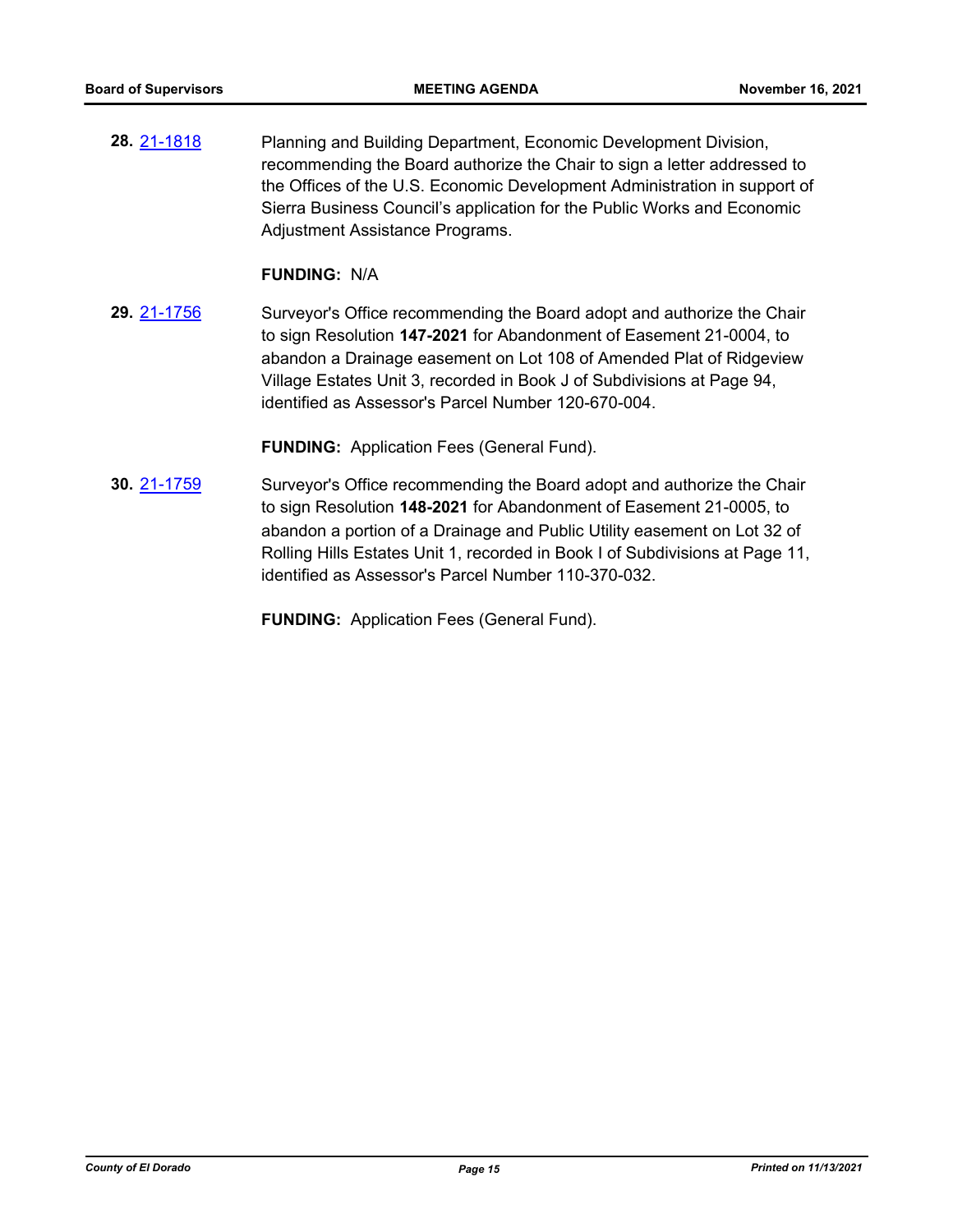#### **LAW AND JUSTICE - CONSENT ITEMS**

**31.** [21-1766](http://eldorado.legistar.com/gateway.aspx?m=l&id=/matter.aspx?key=30662) Office of the District Attorney recommending the Board approve and authorize the Purchasing Agent to execute new perpetual contract 6126 with Karpel Solutions, Inc., for an annual estimated ongoing amount of \$42,210 for Microsoft Office and M365 licenses and a one time fee of \$11,700 for set-up and migration services from G-Suite to M365, for an initial total not-to-exceed amount of \$53,820.

#### **FUNDING:** General Fund.

**32.** [21-1708](http://eldorado.legistar.com/gateway.aspx?m=l&id=/matter.aspx?key=30603) Probation Department recommending the Board: 1) Adopt and authorize the Chair to sign Resolution **143-2021** amending the current Authorized Personnel Allocation Resolution 064-2021 to add 1.0 full-time equivalent (FTE) Probation Assistant - Limited Term, for the period of November 20, 2021, through June 30, 2022; 2) Authorize an exception to Personnel Rule 604.2 Advanced Step Hiring, to hire at Step 5 (\$23.13 hourly); 3) Authorize an exception to Personnel Rule 701 General, to waive the competitive recruitment and selection process; and 4) Appoint Tyler O'Brien to the position of Probation Assistant - Limited Term.

# **FUNDING:** General Fund.

**33.** [21-1396](http://eldorado.legistar.com/gateway.aspx?m=l&id=/matter.aspx?key=30291) El Dorado County Sheriff's Office of Emergency Services recommending the Board find that a state of emergency continues to exist in El Dorado County as a result of the extreme wildland fire known as the Caldor Fire. (Cont. 10/19/2021, Item 24)

#### **FUNDING:** N/A

# **END CONSENT CALENDAR**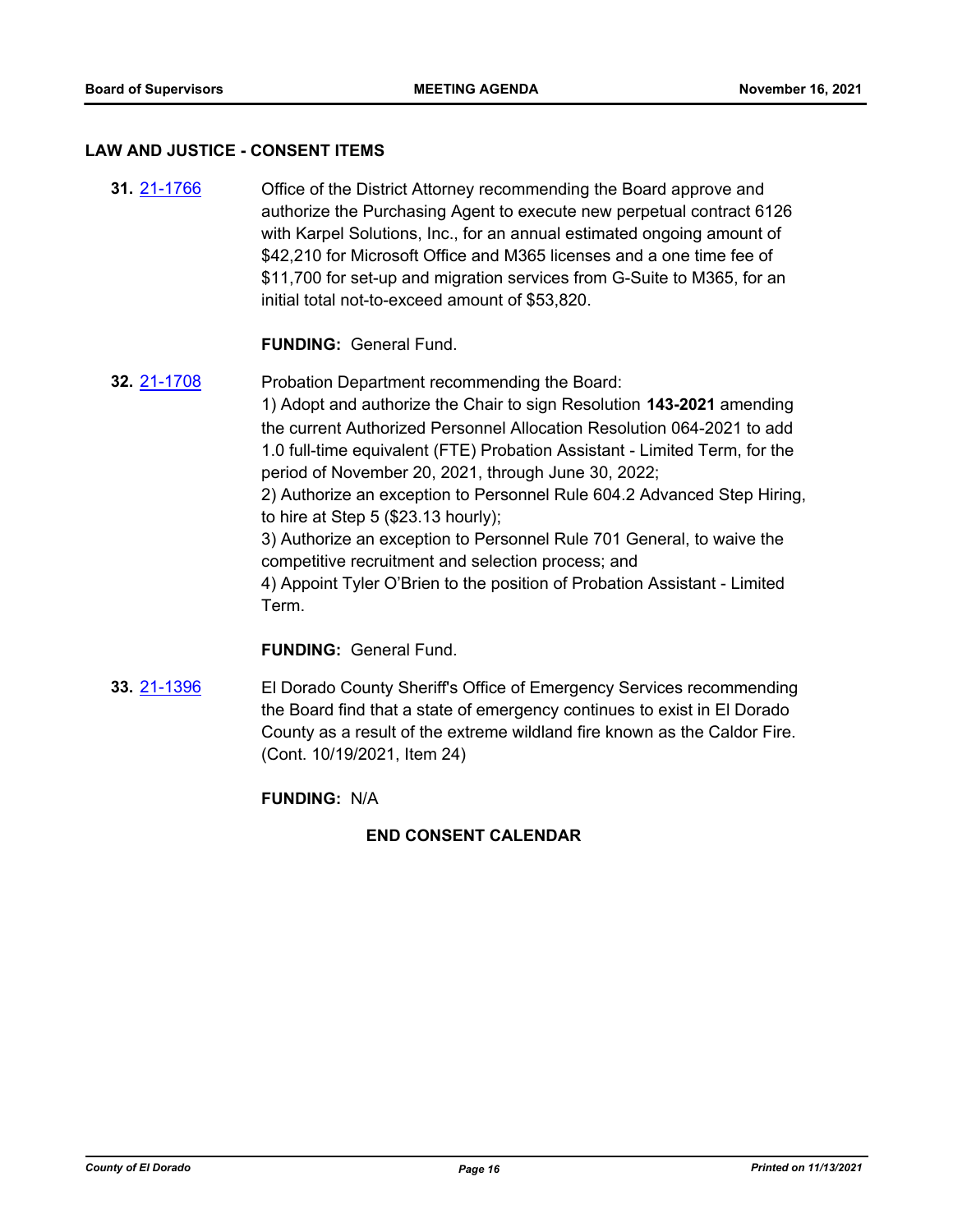#### **DEPARTMENT MATTERS (Items in this category may be called at any time)**

**34.** [21-1819](http://eldorado.legistar.com/gateway.aspx?m=l&id=/matter.aspx?key=30715) Chief Administrative Office recommending the Board: 1) Recognize the Honorable Suzanne N. Kingsbury, Presiding Judge of the El Dorado County Superior Court, on her retirement after 25 years of service on the bench; and 2) Approve and authorize the Chair to sign a Proclamation recognizing Judge Kingsbury's dedication to public service and to congratulate her on her retirement. **35.** [21-1669](http://eldorado.legistar.com/gateway.aspx?m=l&id=/matter.aspx?key=30564) Chief Administrative Office recommending the Board consider the following: 1) Authorize the CAO to issue a Request for Qualifications to select a consultant to perform a comprehensive assessment of the County's emergency medical services and ambulance transport system, develop a strategic plan to address findings from the assessment and assist in the development of a Request for Proposals for prehospital emergency medical services and ambulance transport and dispatch services in County Service Area (CSA) 7 on the West Slope; and 2) Authorize the CAO to negotiate an amendment to Agreement 2298 with the El Dorado County Emergency Services Authority (JPA), the current prehospital ambulance transport contractor in CSA 7, to extend that agreement through June 30, 2025. **FUNDING:** CSA 3 and 7 (ambulance transport fees, dedicated ad valorem property tax, special tax and benefit assessment). **36.** [21-1733](http://eldorado.legistar.com/gateway.aspx?m=l&id=/matter.aspx?key=30628) Chief Administrative Officer and Director of Human Resources recommending the Board approve the Introduction (**First Reading**) of Ordinance **5153** amending El Dorado County Ordinance Chapter 2.06 Board of Supervisors - Conduct of Business and Compensation and waive full reading, read by title only and continue this matter to December 7, 2021 for Final Passage (Second Reading). **FUNDING:** General Fund. **37.** [21-1628](http://eldorado.legistar.com/gateway.aspx?m=l&id=/matter.aspx?key=30523) Chief Administrative Officer and Director of Human Resources recommending the Board: 1) Receive an update from staff regarding the total compensation analysis for the Supervisor's Assistant classification; and 2) Approve and authorize the chair to sign Resolution **141-2021** revising the Salary Schedule for the Supervisor's Assistant classification effective the first pay period after adoption.

**FUNDING:** General Fund.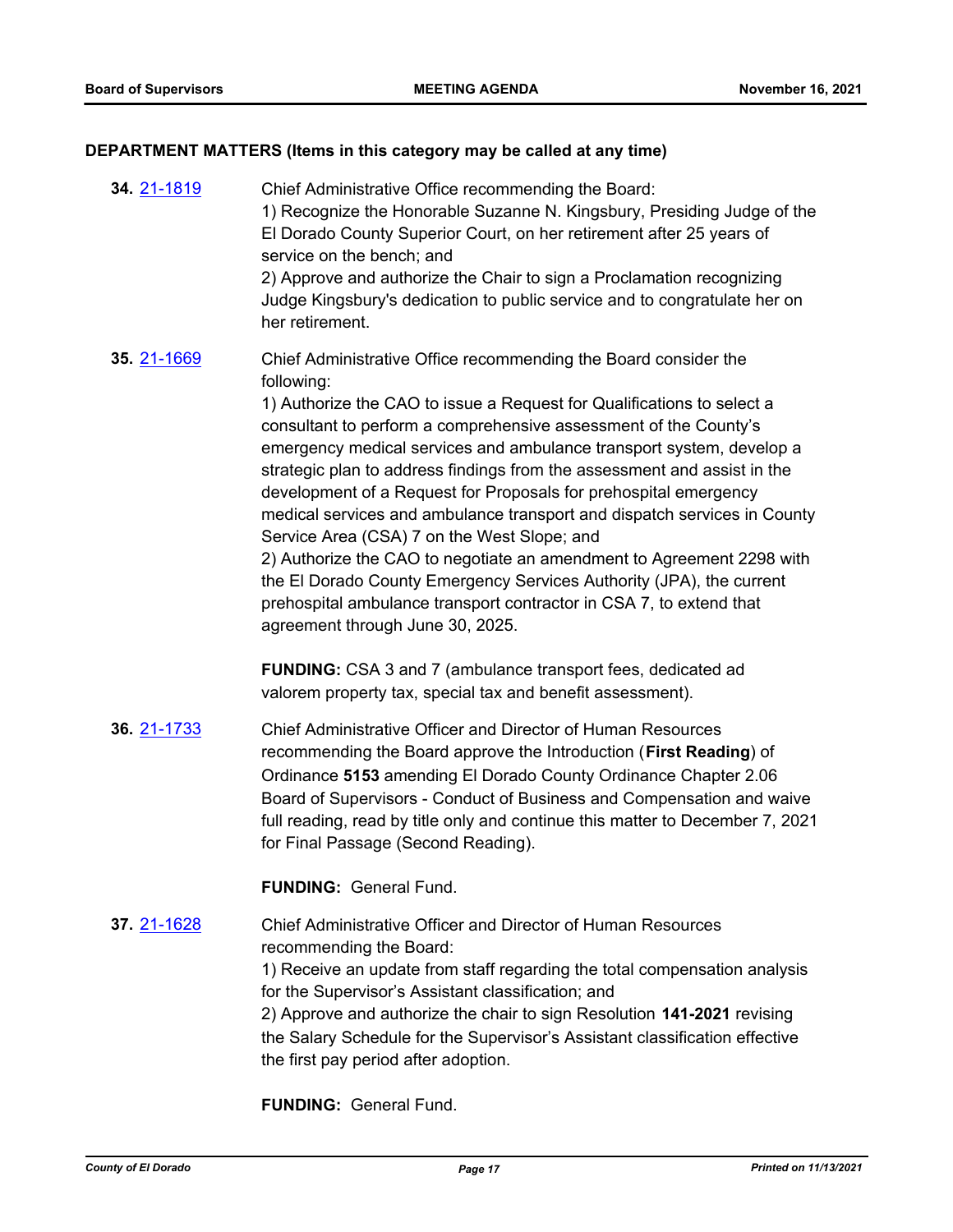# **10:00 A.M. - TIME ALLOCATION (Items will not be heard prior to time stated)**

**38.** [21-1698](http://eldorado.legistar.com/gateway.aspx?m=l&id=/matter.aspx?key=30593) **HEARING** - To consider the recommendation for approval from the Planning Commission on the proposed amendments to the Accessory Dwelling Unit (ADU) Ordinance (Project OR19-0002), and recommending the Board of Supervisors (Board) take the following actions: 1) Approve the California Environmental Quality Act (CEQA) Exemption consistent with Section 15282(h) of the CEQA Guidelines pursuant to Section 21080.17 of the California Public Resources Code (Exhibit A); and 2) Approve the proposed amendments to the Secondary Dwelling Ordinance, now referred to under state law as the Accessory Dwelling Unit (ADU) Ordinance and related Articles of the Zoning Ordinance, and adopt Ordinance **5152** for comprehensive minor amendments to Title 130 of the El Dorado County Ordinance Code relating to ADUs (Exhibit B) as presented by staff.

**FUNDING:** General Fund.

#### **11:00 A.M. - TIME ALLOCATION (Items will not be heard prior to time stated)**

**39.** [21-1068](http://eldorado.legistar.com/gateway.aspx?m=l&id=/matter.aspx?key=29962) **HEARING** - Department of Transportation recommending the Board approve and authorize the Chair to sign Freeway Agreement 03-ED-050-PM 20.5/25.8 between the California Department of Transportation and County of El Dorado, defining responsibilities of County roads on Route 50 from 0.2 mile west of Road 145 to 0.5 mile east of Snows Road, as related to the U.S. 50 / Camino Area Safety Project, Capital Improvement Program number 71319/36104015.

> **FUNDING:** Regional Surface Transportation Program Exchange Funds-Rural-EDCTC (47%), Traffic Impact Fee - Hwy 50 (37%), State Transportation Impact Mitigation Fee (10%), Tribe Funds (5%), and Road Fund (1%). (State and Local Funds)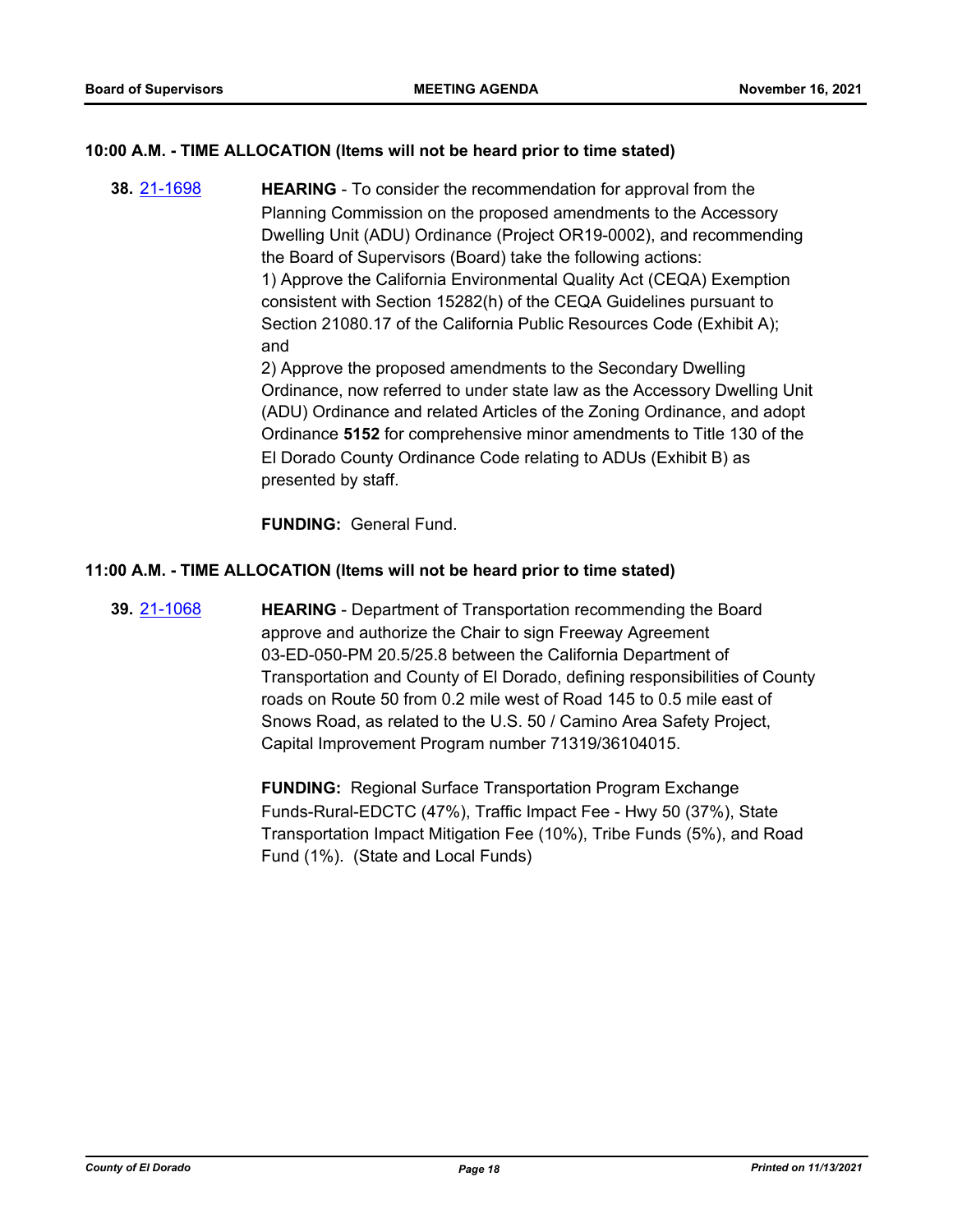# **1:00 P.M. - TIME ALLOCATION (Items will not be heard prior to the time stated)**

### **OPEN FORUM**

Open Forum is an opportunity for members of the public to address the Board of Supervisors on subject matter that is not on their meeting agenda and within their jurisdiction. Public comments during Open Forum are limited to three minutes per person. The total amount of time reserved for Open Forum is 20 Minutes.

# **1:30 P.M. - TIME ALLOCATION**

**40.** [21-1823](http://eldorado.legistar.com/gateway.aspx?m=l&id=/matter.aspx?key=30719) **HEARING** - El Dorado County Surveyor, Registrar of Voters, County Counsel, and the Chief Administrative Office providing a Public Workshop on the 2021 Redistricting Process (Redistricting Public Hearing #5).

#### **3:00 P.M. - TIME ALLOCATION (Items will not be heard prior to the time stated)**

**41.** [21-1767](http://eldorado.legistar.com/gateway.aspx?m=l&id=/matter.aspx?key=30663) Supervisor Turnboo recommending the Board: 1) Adopt and authorize the Chair to sign Resolution **145-2021** declaring the opposition to vaccine mandates for school children; 2) Direct the Chief Administrative Officer to draft a letter to Governor Newsom supporting the November 9, 2021 letter from County Superintendents to the Governor; and 3) Direct the Chief Administrative Officer to return to the Board on December 7, 2021 with the draft letter for the Board to approve.

**FUNDING:** N/A

# **ITEMS TO/FROM SUPERVISORS (May be called at any time during the meeting)**

**CAO UPDATE (May be called at any time during the meeting)**

# **ADJOURNMENT**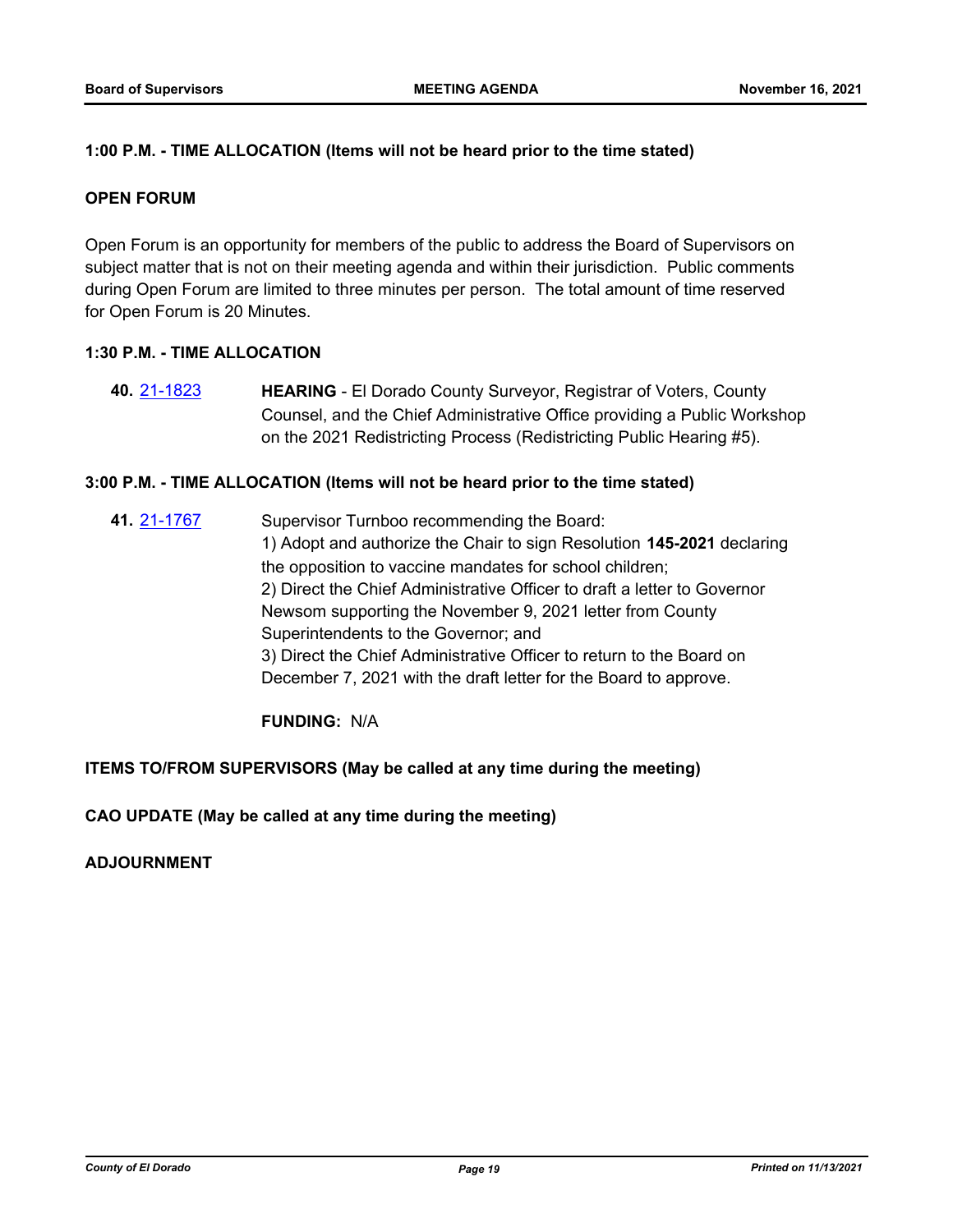# **CLOSED SESSION**

| 42. 21-1787 | <b>Pursuant to Government Code Section 54957.6 - Conference with</b><br>Labor Negotiator: County Negotiator: Director of Human Resources<br>and/or designee. Employee organizations: El Dorado County Employees'<br>Association, Local 1, AFSCME Council 57 representing employees in the<br>Supervisory, Professional, and General Bargaining Units; Operating<br>Engineers Local No. 3 representing employees in the Trades & Crafts and<br>Corrections Bargaining Units; El Dorado County Criminal Attorneys'<br>Association representing employees in the Criminal Attorney Unit; El<br>Dorado County Managers' Association representing employees in the<br>Management Unit; Deputy Sheriff's Association representing employees in<br>the Law Enforcement Unit; El Dorado County Probation Officers<br>Association representing employees in the Probation Bargaining Unit; and<br>El Dorado County Law Enforcement Management Association<br>representing employees in the Law Enforcement Sworn Management Unit.<br>(Est. Time: 40 Min.) |
|-------------|--------------------------------------------------------------------------------------------------------------------------------------------------------------------------------------------------------------------------------------------------------------------------------------------------------------------------------------------------------------------------------------------------------------------------------------------------------------------------------------------------------------------------------------------------------------------------------------------------------------------------------------------------------------------------------------------------------------------------------------------------------------------------------------------------------------------------------------------------------------------------------------------------------------------------------------------------------------------------------------------------------------------------------------------------|
| 43. 21-1832 | <b>Pursuant to Government Code Section 54956.8 - Conference with</b><br><b>Real Property Negotiator:</b><br>Property: No physical address, APN 325-240-011<br>County Negotiators: Don Ashton, Chief Administrative Officer,<br>successor or designee<br><b>Negotiating Parties: State of California or designee</b><br>Under Negotiation: Price and terms of payment for sale. (Est. Time: 15<br>Min.)                                                                                                                                                                                                                                                                                                                                                                                                                                                                                                                                                                                                                                           |
| 44. 21-1833 | <b>Conference with Legal Counsel - Significant Exposure to Litigation</b><br>pursuant to Government Code Section 54956.9(d)(2). Number of potential<br>cases: (1). (Est. Time: 15 Min.)                                                                                                                                                                                                                                                                                                                                                                                                                                                                                                                                                                                                                                                                                                                                                                                                                                                          |
| 45. 21-1834 | Pursuant to Government Code Section 54956.8 - Conference with<br><b>Real Property Negotiator:</b><br>Properties: 5940 Pony Express Trail, Pollock Pines, CA 95726 - Best<br>Western Stagecoach Inn [APN 101-201-080-000]<br>County Negotiator: Don Ashton, Chief Administrative Officer, successor<br>or designee<br>Negotiating Parties: Kayna Westley CA LLC, or designated<br>representative<br><b>Under Negotiation:</b> Price and terms of payment for sale. (Est. Time: 15<br>Min.)                                                                                                                                                                                                                                                                                                                                                                                                                                                                                                                                                        |
| 46. 21-1697 | <b>Pursuant to Government Code Section 54957- Public Employee</b><br>Performance Evaluation. Title: Director of Transportation. (Est. Time:<br>15 Min.)                                                                                                                                                                                                                                                                                                                                                                                                                                                                                                                                                                                                                                                                                                                                                                                                                                                                                          |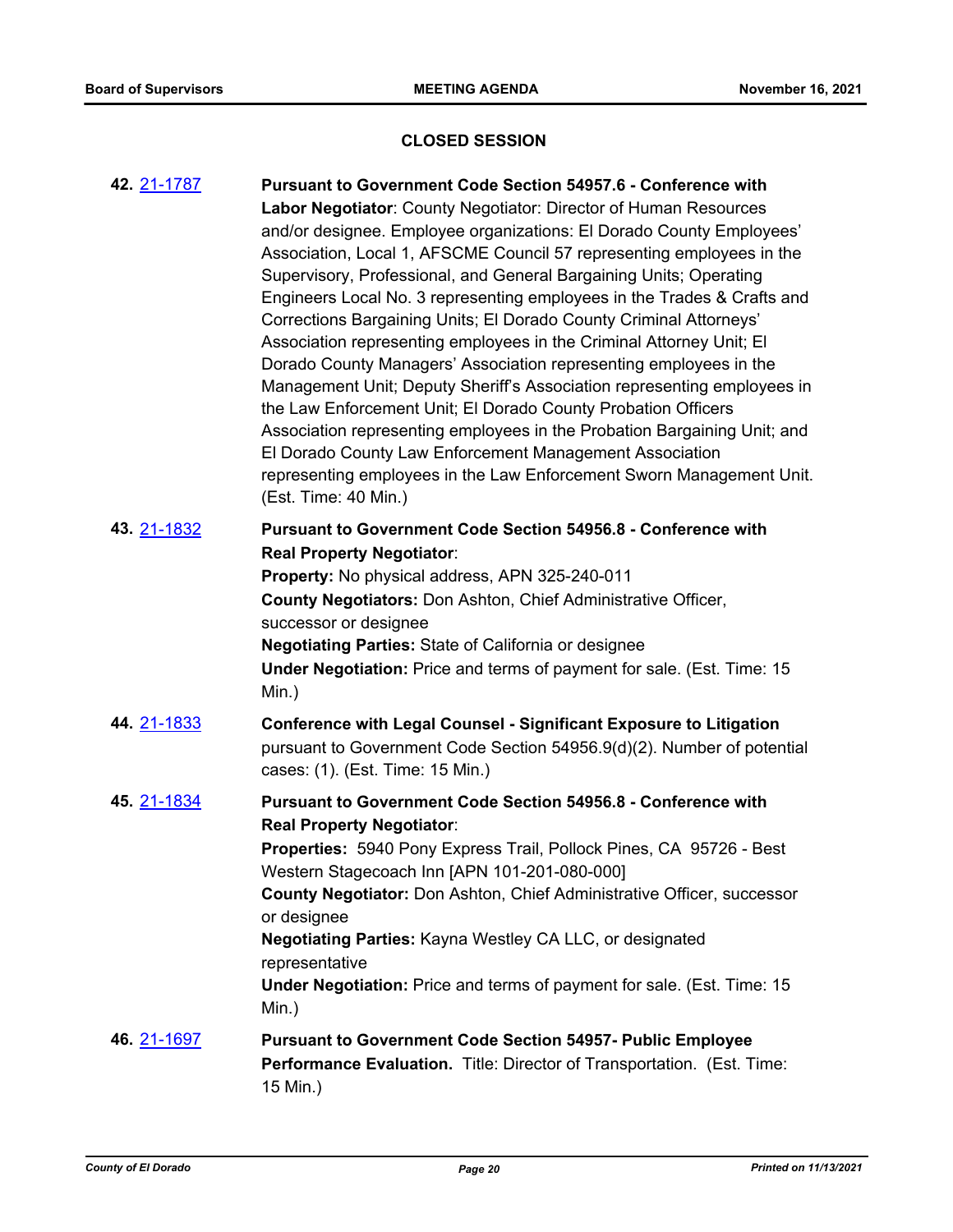On August 19, 2003, the Board adopted the following protocol: It is a requirement that all speakers, County staff and the public, when approaching the podium to make a visual presentation to the Board of Supervisors, must provide the Clerk with the appropriate number of hard copies of the presentation for Board members and the audience.